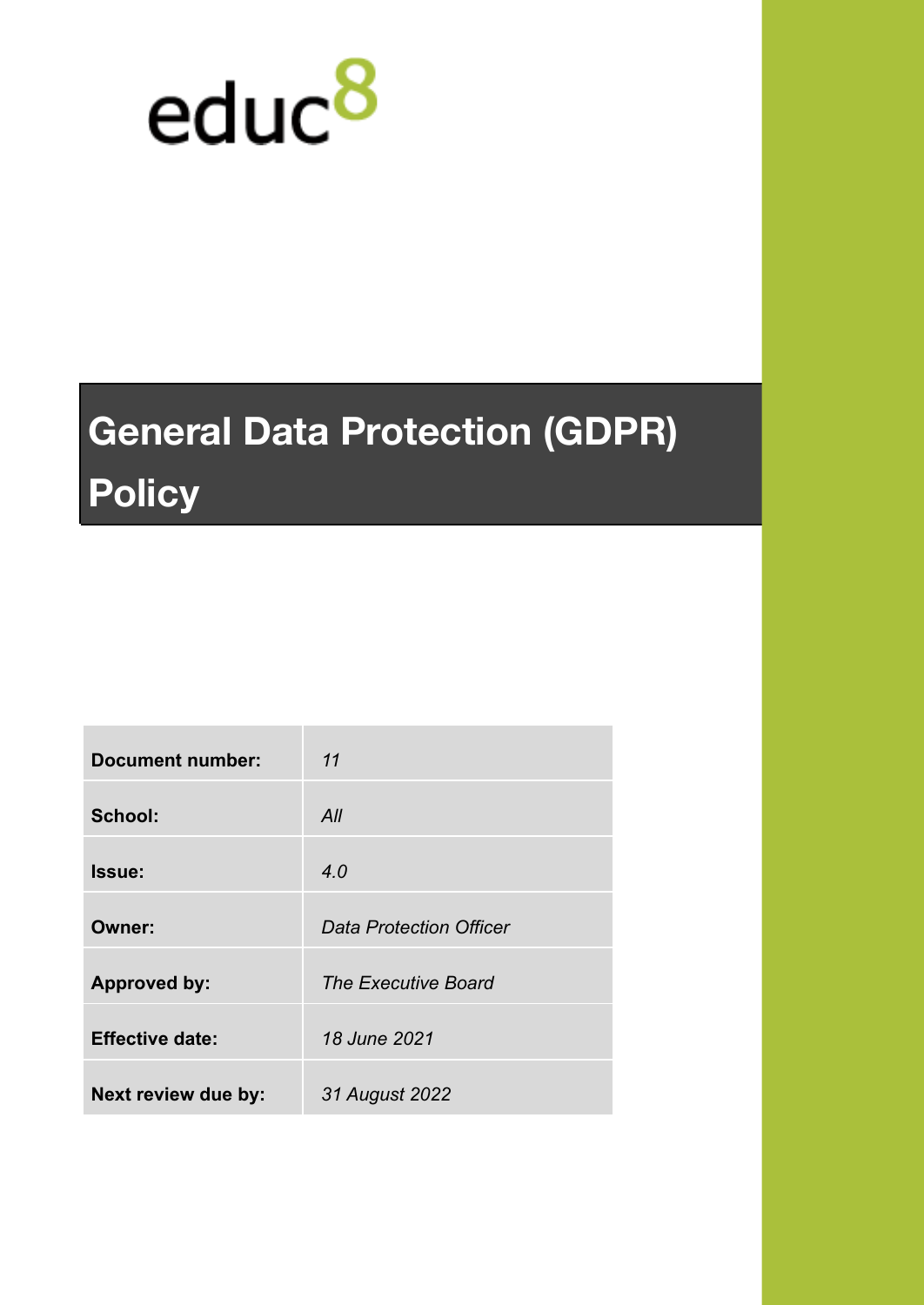| <b>Policy</b>                                          | Document #: | lssue:             |
|--------------------------------------------------------|-------------|--------------------|
| ISO 9001 - Educ8                                       | 11          | 4.0                |
| Title:<br><b>General Data Protection Policy (GDPR)</b> |             | Page #:<br>2 of 23 |

# <span id="page-1-0"></span>**1. Contents**

| <b>Contents</b>                                                                   | $\boldsymbol{2}$ |
|-----------------------------------------------------------------------------------|------------------|
| <b>Issue and Revision History</b>                                                 | 4                |
| <b>Summary</b>                                                                    | 5                |
| <b>Document Release</b>                                                           | 5                |
| <b>Purpose</b>                                                                    | 5                |
| <b>Scope</b>                                                                      | 5                |
| <b>Definitions and Acronyms</b>                                                   | 6                |
| <b>Policy</b>                                                                     | 7                |
| 8.1 Statement                                                                     | $\overline{7}$   |
| 8.2 Principles                                                                    | 8                |
| 8.3 Roles & Responsibilities                                                      | 9                |
| 8.3.1 Data Controller                                                             | 9                |
| 8.3.2 Data Processor                                                              | 10               |
| 8.4 Conditions for processing data                                                | 11               |
| Legal bases for personal data processing                                          | 12               |
| 8.4.1 Special category data                                                       | 13               |
| 8.4.2 Criminal convictions and offences                                           | 13               |
| 8.4.3 Processing which does not require identification                            | 14               |
| 8.5 Collecting data                                                               | 14               |
| 8.5.1 Transparency principle                                                      | 14               |
| 8.5.2 Collecting personal data from the subject                                   | 14               |
| 8.5.3 Collecting personal data from a source other than the subject               | 15               |
| 8.5.4 Privacy and fair processing notices                                         | 15               |
| 8.5.5 The purpose changes                                                         | 16               |
| 8.5.6 Multiple controllers                                                        | 16               |
| 8.6 Privacy by design and by default                                              | 16               |
| 8.7 Information Security                                                          | 16               |
| 8.8 Record Keeping                                                                | 17               |
| 8.9 Breach and Incident Reporting                                                 | 18               |
| 8.10 The rights of data subjects                                                  | 18               |
| 8.11 Subject access requests                                                      | 19               |
| 8.12 General guidance for employees                                               | 20               |
| 8.13 General responsibilities of management                                       | 21               |
| CHECK THE DOCUMENT LIBRARY TO VERIFY THAT THIS IS THE CORRECT REVISION BEFORE USE |                  |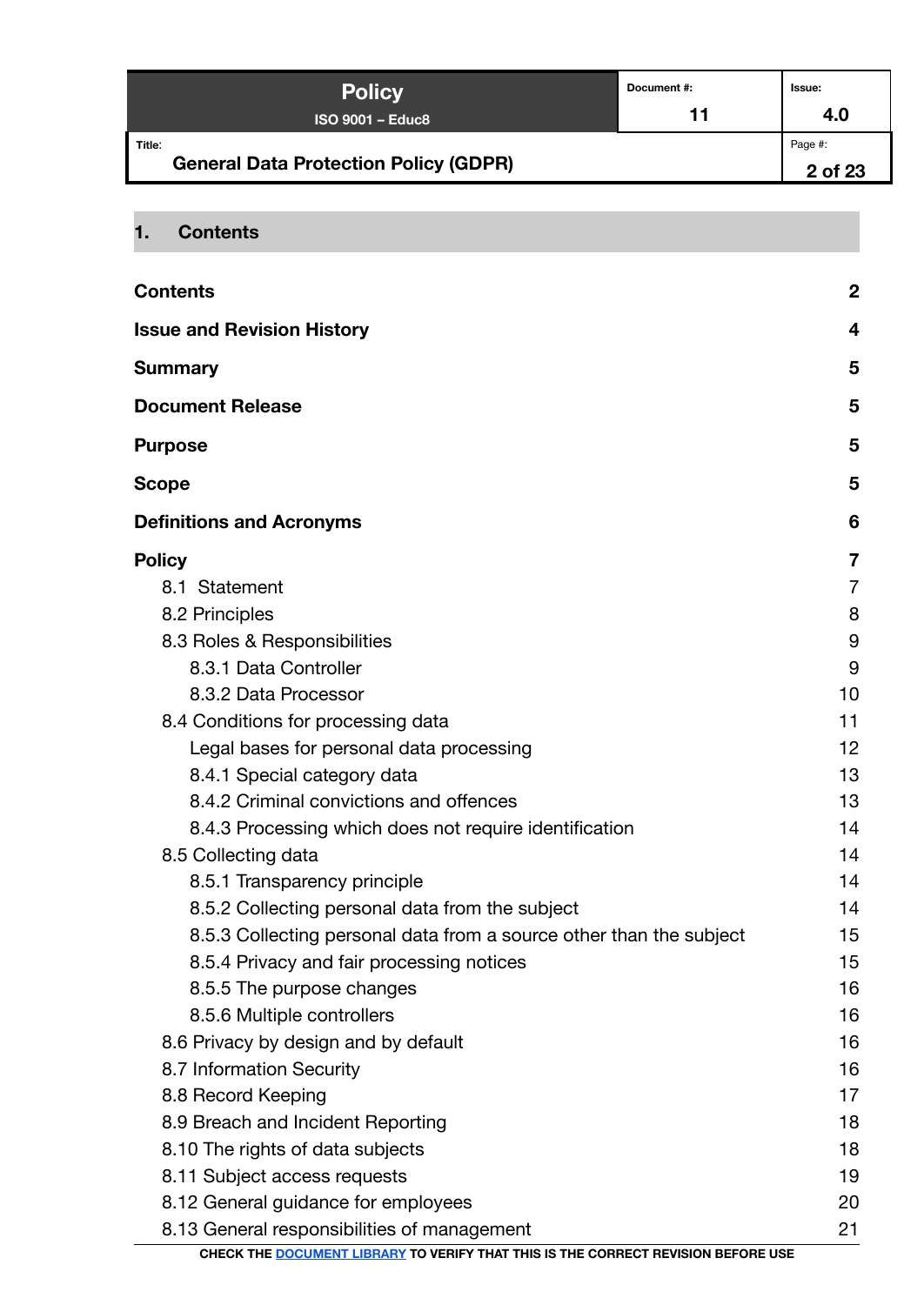| <b>Policy</b>                                             | Document#: | Issue:  |
|-----------------------------------------------------------|------------|---------|
| <b>ISO 9001 - Educ8</b>                                   | 11         | 4.0     |
| Title:                                                    |            | Page #: |
| <b>General Data Protection Policy (GDPR)</b>              |            | 3 of 23 |
| 8.14 Non-compliance                                       |            | 21      |
| 8.15 Third parties, contractors and self-employed persons |            | 22      |
| 8.16 Further Information                                  |            | 22      |
| <b>Metrics</b>                                            |            | 22      |
| Number of SARs                                            |            | 22      |
| <b>Quality Records</b>                                    |            | 22      |
| Form(s)/Template(s)                                       |            | 23      |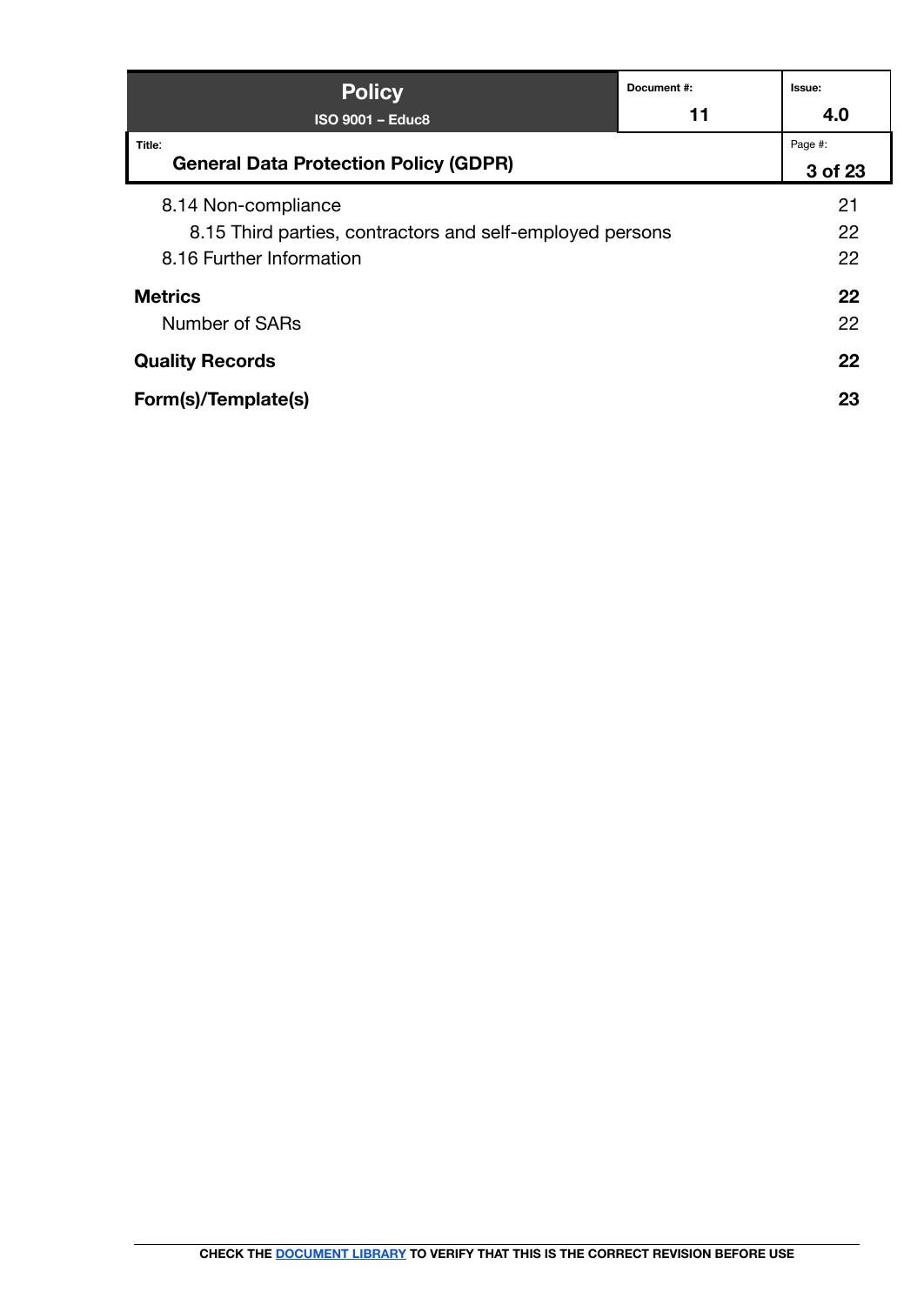| <b>Policy</b>                                          | Document #: | Issue:             |
|--------------------------------------------------------|-------------|--------------------|
| $ISO$ 9001 – Educ8                                     | 11          | 4.0                |
| Title:<br><b>General Data Protection Policy (GDPR)</b> |             | Page #:<br>4 of 23 |

# <span id="page-3-0"></span>**2. Issue and Revision History**

| <b>Issue</b> | <b>Description</b>            | <b>Author</b> | <b>Effective</b><br><b>Date</b> |
|--------------|-------------------------------|---------------|---------------------------------|
| 1.0          | <b>Initial Release</b>        | T. Warner     | 10/03/11                        |
| 1.1          | <b>Annual Review</b>          | J. Payne      | 25/07/12                        |
| 1.2          | <b>Annual Review</b>          | J. Payne      | 04/08/13                        |
| 2.0          | Annual Review - Policy update | T. Warner     | 02/09/14                        |
| 2.1          | <b>Annual Review</b>          | T. Warner     | 30/09/15                        |
| 2.2          | <b>Annual Review</b>          | T. Warner     | 30/09/16                        |
| 2.3          | <b>Annual Review</b>          | D.Payne       | 30/09/17                        |
| 3.0          | Total re-write due to GDPR    | T. Warner     | 25/05/18                        |
| 3.1          | <b>Annual Review</b>          | T. Warner     | 30/05/19                        |
| 3.2          | <b>Annual Review</b>          | T. Warner     | 12/06/20                        |
| 4.0          | <b>Annual Review</b>          | T. Warner     | 18/06/21                        |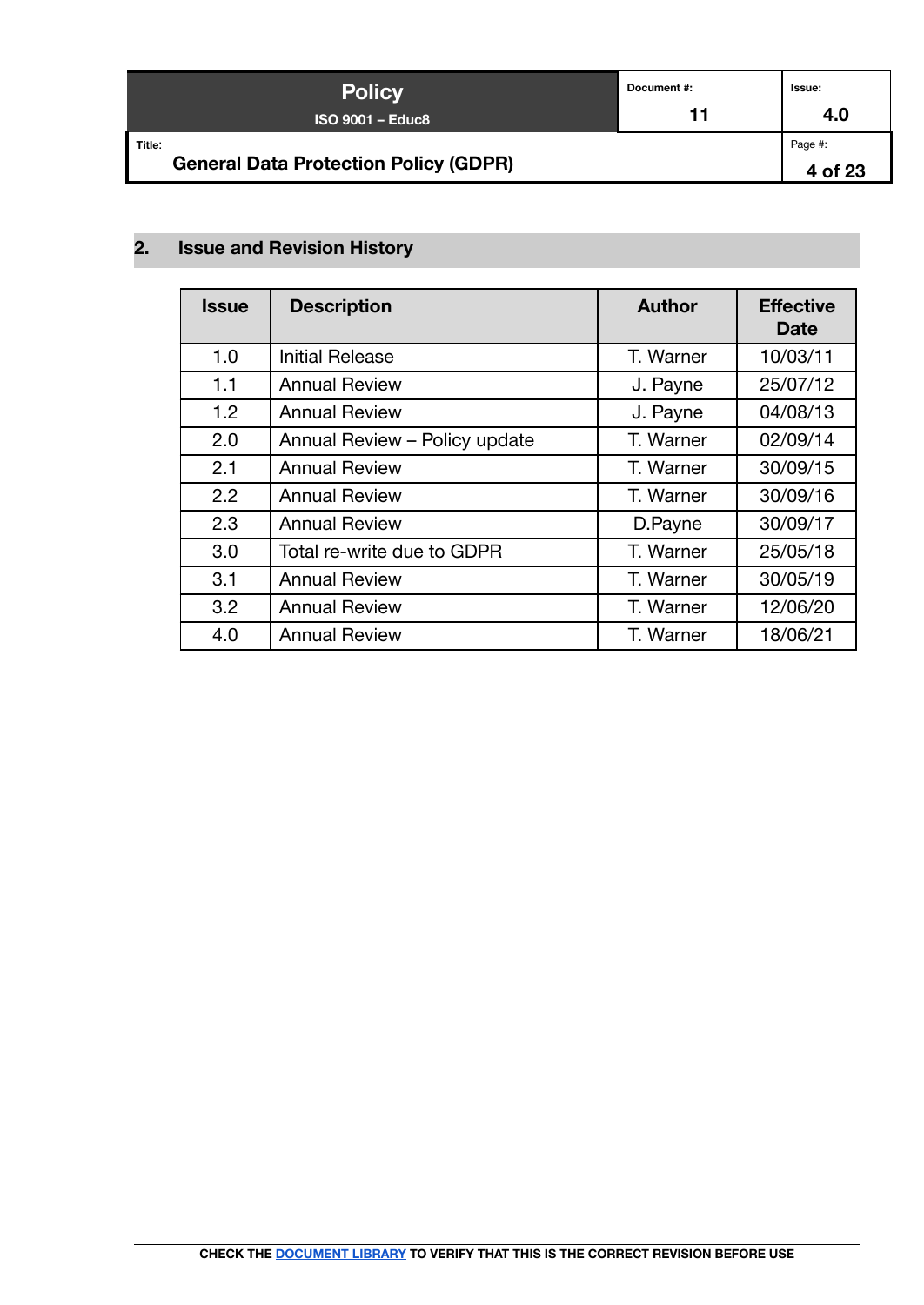| <b>Policy</b>                                          | Document #: | Issue:             |
|--------------------------------------------------------|-------------|--------------------|
| $ISO$ 9001 – Educ8                                     | 11          | 4.0                |
| Title:<br><b>General Data Protection Policy (GDPR)</b> |             | Page #:<br>5 of 23 |

#### <span id="page-4-0"></span>**3. Summary**

Educ8 believe that good attendance is an important part of every learners development and education, as well as, safeguarding them within our provision.

Staff and visitors must sign in upon arrival using a 'Staff & Visitors' book available at

#### <span id="page-4-1"></span>**4. Document Release**

This document has been reviewed in accordance with the Educ8 Quality System and the requirements of this policy/procedure. Staff have been made aware of its issue, including any updates/amendments to its contents and where necessary appropriate training has been provided to those staff.

Where policies are available for download online, the previous version is removed and this new version replaces it.

The release of this document is indicated by the effective date.

#### <span id="page-4-2"></span>**5. Purpose**

We collect, store and process information relating to individuals (personal data) whilst carrying out our business activities. This document is necessary to help ensure compliance with our legal obligations in respect of data processing.

It is also intended to be a key tool toward demonstrating compliance measures to regulators and may be regarded by them as a top layer document and therefore comprises part of our layered approach to documenting practices in this area.

Through this policy and other practices, the organisation aims to create and operate a culture of openness in respect of data processing.

#### <span id="page-4-3"></span>**6. Scope**

As a UK established organisation, this policy applies to all processing of personal data regardless of where in the world that processing, or any processing outsourced by us may take place.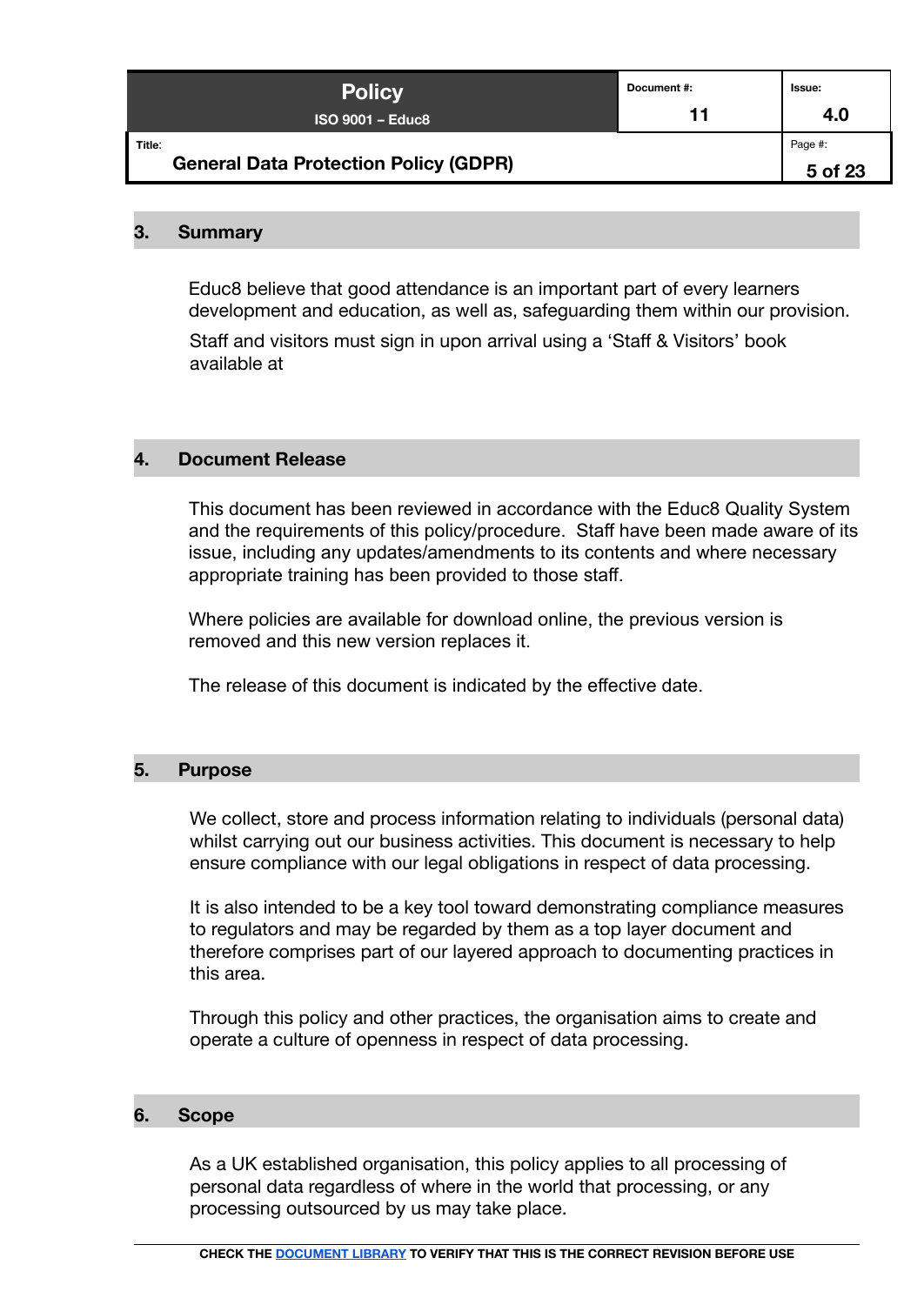| <b>Policy</b>                                          | Document#: | <b>Issue:</b>      |
|--------------------------------------------------------|------------|--------------------|
| $ISO$ 9001 – Educ8                                     | 11         | 4.0                |
| Title:<br><b>General Data Protection Policy (GDPR)</b> |            | Page #:<br>6 of 23 |

This is an internal policy and it applies to all employees, workers and any other internal persons who may have responsibility for or a vested interest in the operations of the organisation.

The document may be shared with third parties, contractors and other self-employed persons who will be asked to comply with the policy. Where the organisation does undertake the services of a third party, that party will be required to make adequate assurances to the data controller and/or processor that their own processing is compliant with current applicable data protection laws.

| <b>Personal Data</b> | Any 'data' relating to a 'data subject' who can<br>be directly or indirectly identified by reference<br>to a piece of data. This includes a name,<br>identification number, location data or online<br>identifier. It may be an identifier that relates to<br>physical, physiological, genetic, mental,<br>economic, cultural or social identity. It may<br>also apply to data that has been<br>pseudonymised. |
|----------------------|----------------------------------------------------------------------------------------------------------------------------------------------------------------------------------------------------------------------------------------------------------------------------------------------------------------------------------------------------------------------------------------------------------------|
|                      | The nature of the definition of data and<br>personal data means that the expression of<br>opinion or view about a data subject may also<br>be regarded as personal data.                                                                                                                                                                                                                                       |
| Data Controller      | Any person or organisation that uses personal<br>information is known as a data controller.                                                                                                                                                                                                                                                                                                                    |
| <b>ICO</b>           | <b>Information Commissioners Office</b>                                                                                                                                                                                                                                                                                                                                                                        |
| Data                 | Information which is processed or is intended<br>form part of a filing system. This applies to<br>electronic or hard copy formats.                                                                                                                                                                                                                                                                             |
| Data Subject         | An identified or identifiable, natural, legal<br>person.                                                                                                                                                                                                                                                                                                                                                       |
| <b>GDPR</b>          | <b>General Data Protection Policy</b>                                                                                                                                                                                                                                                                                                                                                                          |
| <b>DPIA</b>          | A Data Protection Impact Assessment (DPIA) is<br>also known as a Privacy Impact Assessment<br>(PIA). It is a method which may be used to<br>ensure privacy by design by conducting a<br>prescribed risk assessment on data processes<br>and making necessary adaptations, thereby<br>implementing appropriate safeguarding                                                                                     |

#### <span id="page-5-0"></span>**7. Definitions and Acronyms**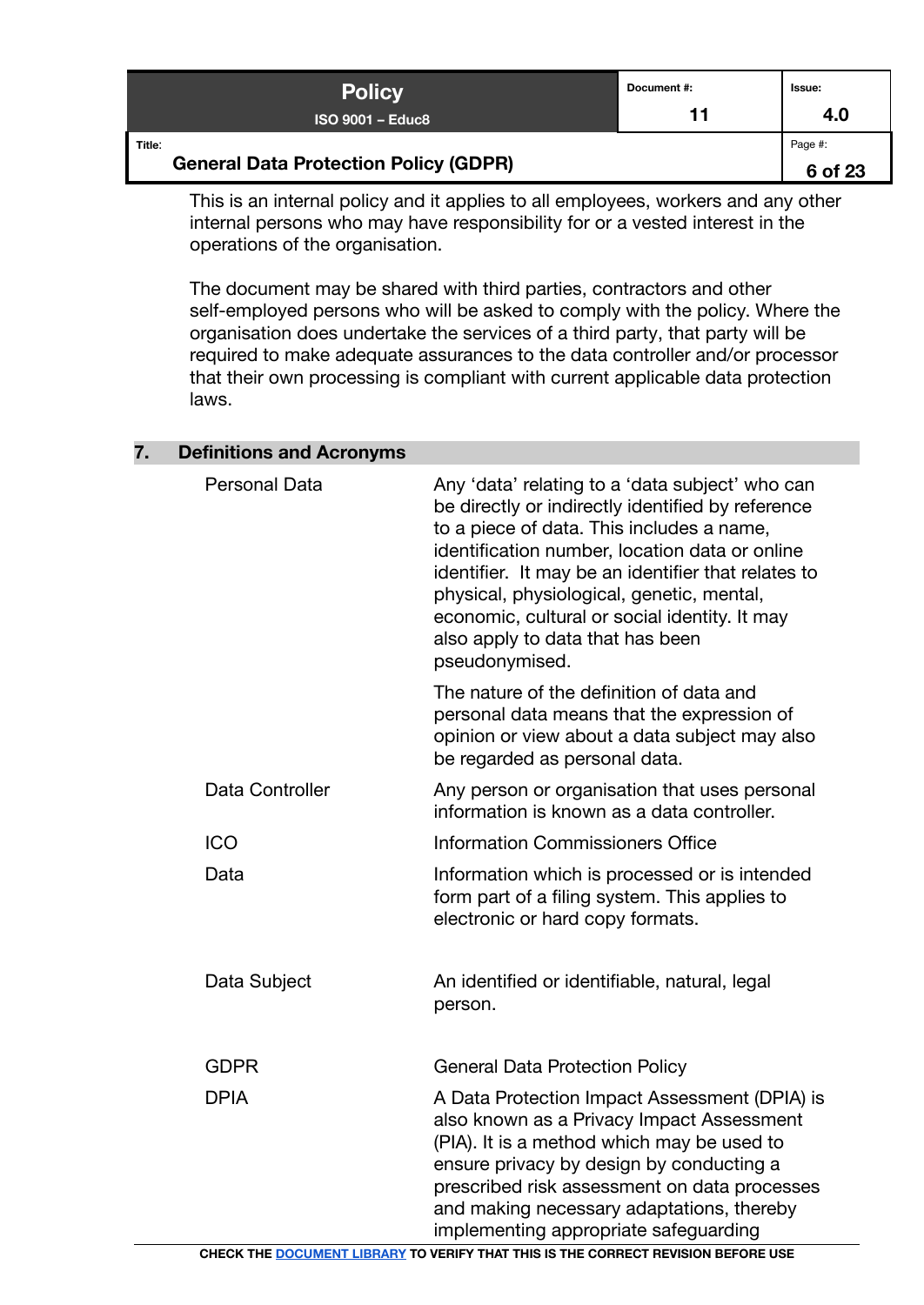| <b>Policy</b>                                          |                                                                                                                                                                                                                                                                                                                                                                            | Document #: | Issue:             |
|--------------------------------------------------------|----------------------------------------------------------------------------------------------------------------------------------------------------------------------------------------------------------------------------------------------------------------------------------------------------------------------------------------------------------------------------|-------------|--------------------|
| <b>ISO 9001 - Educ8</b>                                |                                                                                                                                                                                                                                                                                                                                                                            | 11          | 4.0                |
| Title:<br><b>General Data Protection Policy (GDPR)</b> |                                                                                                                                                                                                                                                                                                                                                                            |             | Page #:<br>7 of 23 |
|                                                        | measures. A DPIA is made mandatory by law<br>in certain circumstances.                                                                                                                                                                                                                                                                                                     |             |                    |
| Privacy by Design                                      | The concept of ensuring that security,<br>confidentiality and integrity of personal data is<br>prioritised within the heart of the methods used<br>for processing the data.                                                                                                                                                                                                |             |                    |
| <b>Processing Data</b>                                 | Any activity which is performed on personal<br>data whether or not this is manual or<br>automated, such as: recording, organising,<br>structuring, storing, updating, retrieving,<br>disclosing or erasing. Examples may include;<br>sorting email addresses into categories for<br>marketing campaigns, recording absences<br>from work, monitoring vehicle tracking etc. |             |                    |
| Pseudonymised                                          | To adapt how personal data is processed and<br>presented such that the data cannot be<br>attributed to a specific data subject, without<br>additional personal data. The additional<br>personal information must be kept separately<br>and securely using appropriate technical and<br>organisational measures.                                                            |             |                    |
| Data Recipient                                         | A natural person or organisation to whom<br>personal data is disclosed or made available<br>to. A recipient is not necessarily a third party<br>with who the Company has professional<br>dealings.                                                                                                                                                                         |             |                    |

# <span id="page-6-0"></span>**8. Policy**

The Nominated Officer for Data Protection is: Tim Warner.

#### <span id="page-6-1"></span>**8.1 Statement**

We are committed to engendering a culture of accountability, integrity and confidentiality in all aspects of the organisation in regard to personal data and security. Our ultimate aim is to align every member of staff to these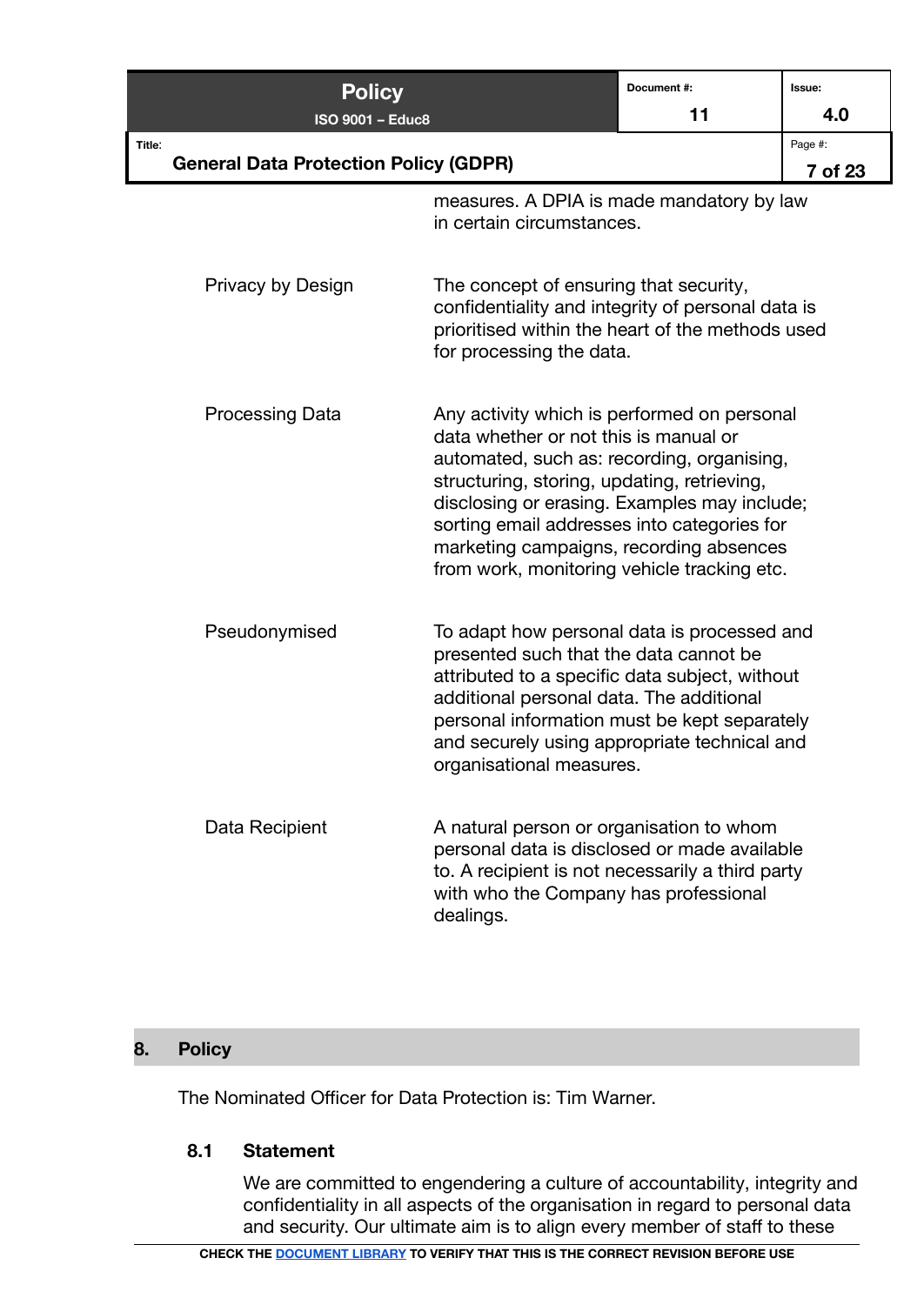| <b>Policy</b>                                          | Document #: | Issue:             |
|--------------------------------------------------------|-------------|--------------------|
| ISO 9001 – Educ8 i                                     | 11          | 4.0                |
| Title:<br><b>General Data Protection Policy (GDPR)</b> |             | Page #:<br>8 of 23 |

values such that they may be ambassadors of best practice data processing. We seek to achieve this by inducting new starters into our security practices and to maintain engagement and commitment to these values through transparent communication, providing regular training to staff and embedding privacy into our practices.

As an employer we process a significant amount of personal data about our staff. The type of information we require includes: nationality, date of birth, contact details and medical information. The grounds upon which this information is required will include legal and contractual obligations such as; demonstrating right to work checks, meeting statutory payment conditions and corresponding with individuals in respect of their employment.

Please refer to section the section 'Roles and responsibilities' for the details of the Controller. For a list of your rights as a data subject, please refer to section 'The rights of data subjects'.

## <span id="page-7-0"></span>**8.2 Principles**

All persons who process personal data with our permission must endorse and adhere to these principles at all times and especially when they obtain, handle, process, transfer, store or erase personal data.

The six fundamental principles of personal data processing are as follows:

Fairness, lawfulness and transparency

All personal data must be processed fairly, lawfully and transparently.

#### Purpose limitation

All personal data must be collected for specified, explicit and legitimate purposes and shall not be further processed in any manner that is incompatible with those purposes.

#### Minimisation

All personal data must be adequate, relevant and limited to what is necessary for the purpose for which they are processed.

#### **Accuracy**

All personal data must be accurate and where necessary, kept up to date with regards to the purposes. Every reasonable step to rectify or erase inaccurate personal data must be taken without delay.

#### Storage limitation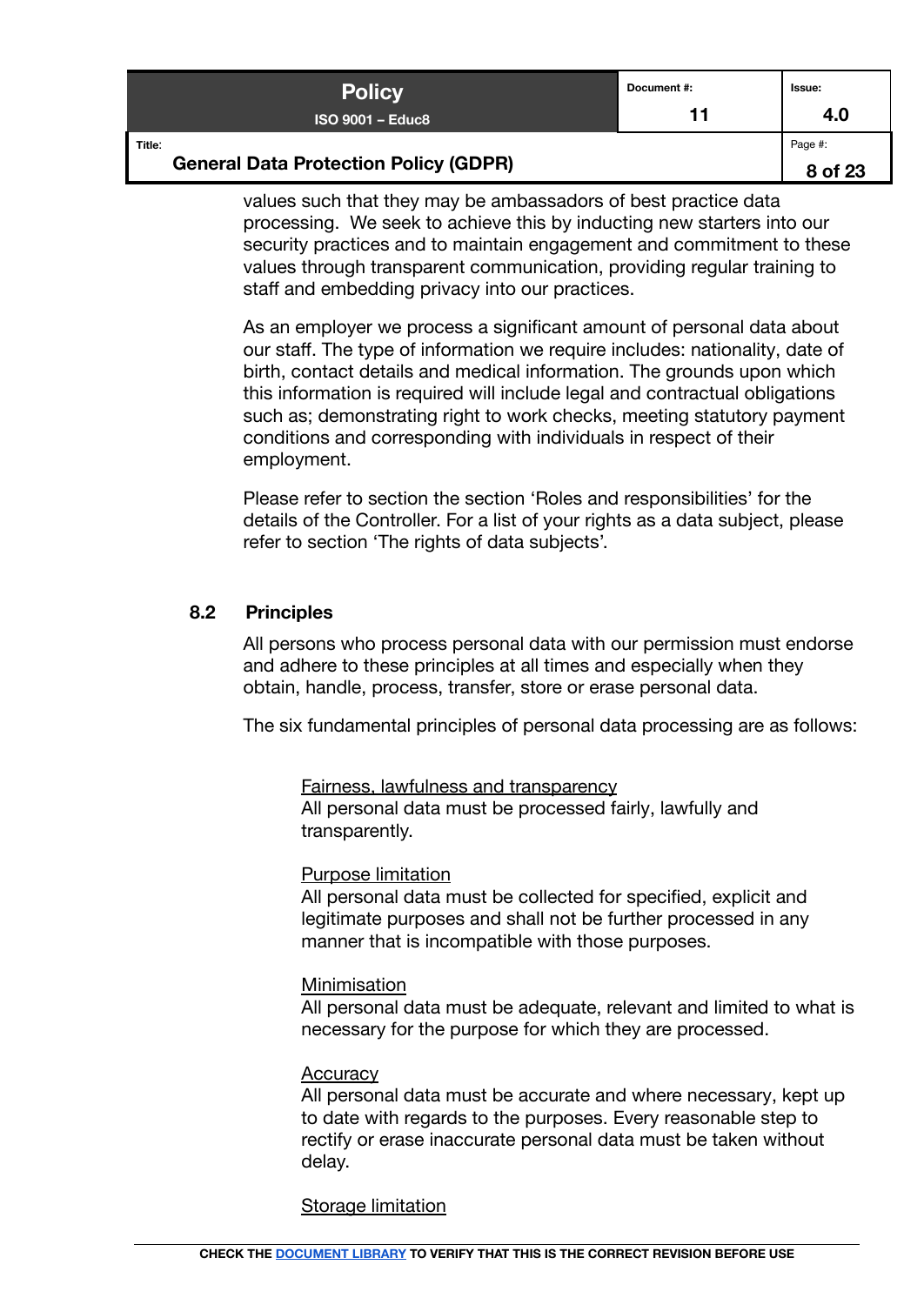| <b>Policy</b>                                          | Document #: | lssue:             |
|--------------------------------------------------------|-------------|--------------------|
| $ISO$ 9001 – Educ8                                     | 11          | 4.0                |
| Title:<br><b>General Data Protection Policy (GDPR)</b> |             | Page #:<br>9 of 23 |

No personal data should ever be kept in a form which permits identification of a data subject for longer than is necessary to achieve the purpose.

#### Integrity and confidentiality

All personal data must be processed in a manner that ensures appropriate security of the personal data. At the very least, it must always be protected against unauthorised or unlawful processing, accidental loss, destruction or damage, by using appropriate technical and organisational measures.

The data controller is ultimately accountable for each of these principles and is obliged by law to be able to demonstrate compliance at all times. It is for this reason that everyone in the organisation is required to take responsibility for their own strict adherence to these principles. This policy is not contractual as it may be subject to change. However, it does indicate how we intend to meet our legal responsibilities for data protection. Therefore, any actionable points within it must be regarded as a legitimate management instruction. Explicit permission must always be sought and evidenced from a line manager before conducting yourself in a manner that varies from this policy. Failure to do so may result in disciplinary action.

Any additions or revisions to this policy will be communicated to staff where appropriate. We will notify data subjects of any changes that apply to them where appropriate, personally and in writing.

## <span id="page-8-1"></span><span id="page-8-0"></span>**8.3 Roles & Responsibilities**

## **8.3.1 Data Controller**

The Company's Data Controller is **Tim Warner**, Director of Internal Operations. Tim can be directly contacted by email at [tim.warner@educ8group.com](mailto:tim.warner@educ8group.com) or by telephone on 07817 641240.

## **The Role**

The Data Controller is the key decision maker in respect of why and how personal data is used and handled. The Data Controller will ensure that, both in the planning and implementation phases of processing activities, data protection principles and appropriate safeguards are addressed and implemented and that records of processing activity are kept.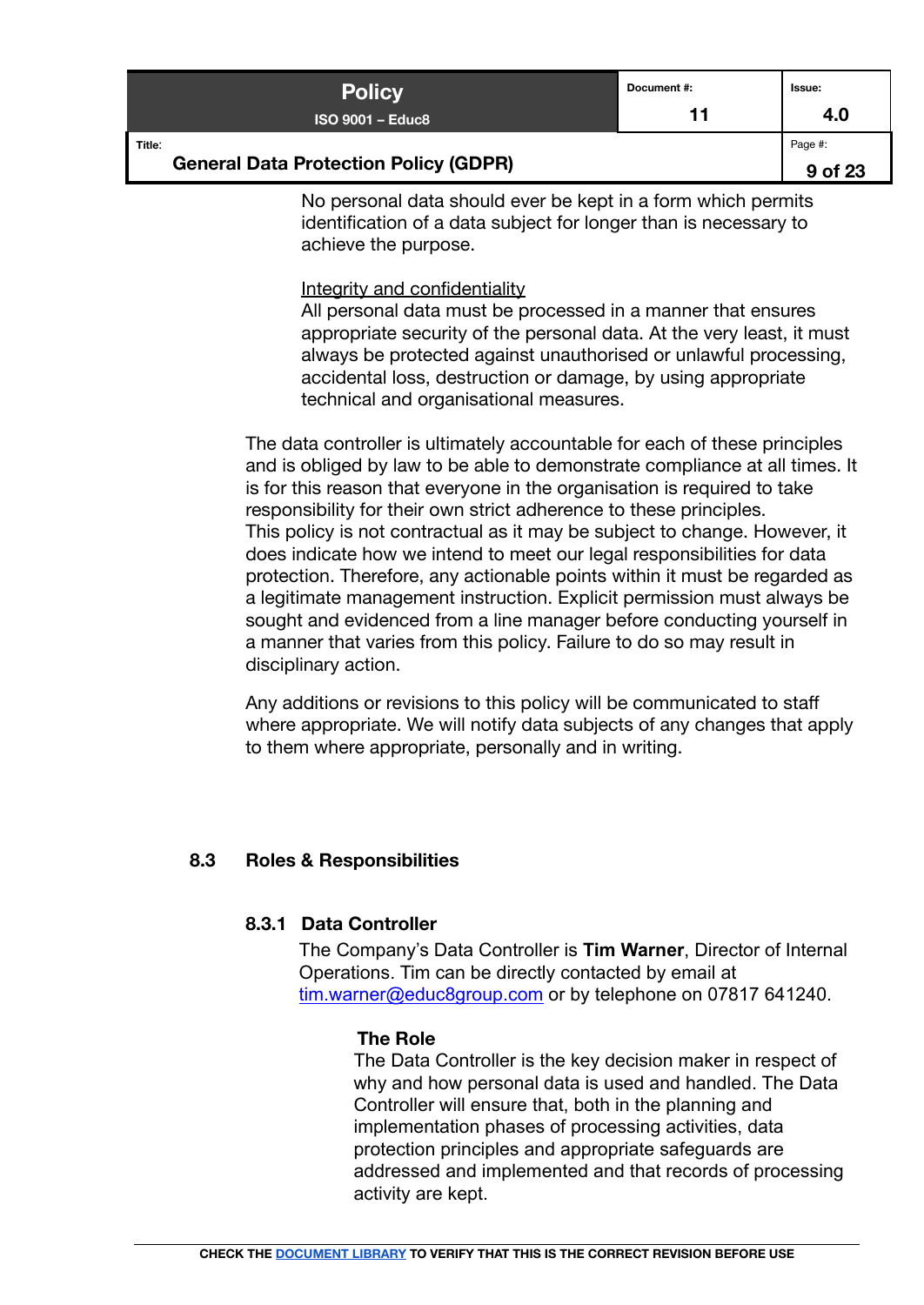| <b>Policy</b>                                                                                                                                                                                                                                                        |  | Document#: | Issue:   |
|----------------------------------------------------------------------------------------------------------------------------------------------------------------------------------------------------------------------------------------------------------------------|--|------------|----------|
| <b>ISO 9001 - Educ8</b>                                                                                                                                                                                                                                              |  | 11         | 4.0      |
| Title:                                                                                                                                                                                                                                                               |  |            | Page #:  |
| <b>General Data Protection Policy (GDPR)</b>                                                                                                                                                                                                                         |  |            | 10 of 23 |
| <b>Overview of Responsibilities</b><br>To be ultimately accountable for the Company's<br>compliance with the six principles (see section<br>'Principles').                                                                                                           |  |            |          |
| • To be able to demonstrate compliance with the six<br>principles and therefore the proper handling and<br>processing of all personal data. This will include<br>information about the various data protection<br>management resources that have been put into place |  |            |          |

protection framework.

To implement appropriate technical and organisational measures to ensure processing is performed in accordance with data protection laws. These measures will take into account the nature, scope, context and purposes of the data processing and the risks to the rights and freedoms of individuals.

and take the primary responsibility for the internal data

- To adopt measures to protect against any high levels of risk identified by a Privacy Impact Assessment, such as; discrimination, identity theft or significant legal, social or economic disadvantage.
- To implement internal data protection policies; assign protection responsibilities and to ensure adequate training on data protection is provided and carried out by all staff.
- To determine how data subjects may exercise their rights.

## <span id="page-9-0"></span>**8.3.2 Data Processor**

## **The role**

This role processes personal data on behalf of and further to documented instruction given by the Controller.

## **Overview of Responsibilities**

- To take all measures required to ensure their own compliance with data protection legislation regarding security.
- To make available all information necessary to demonstrate compliance with data protection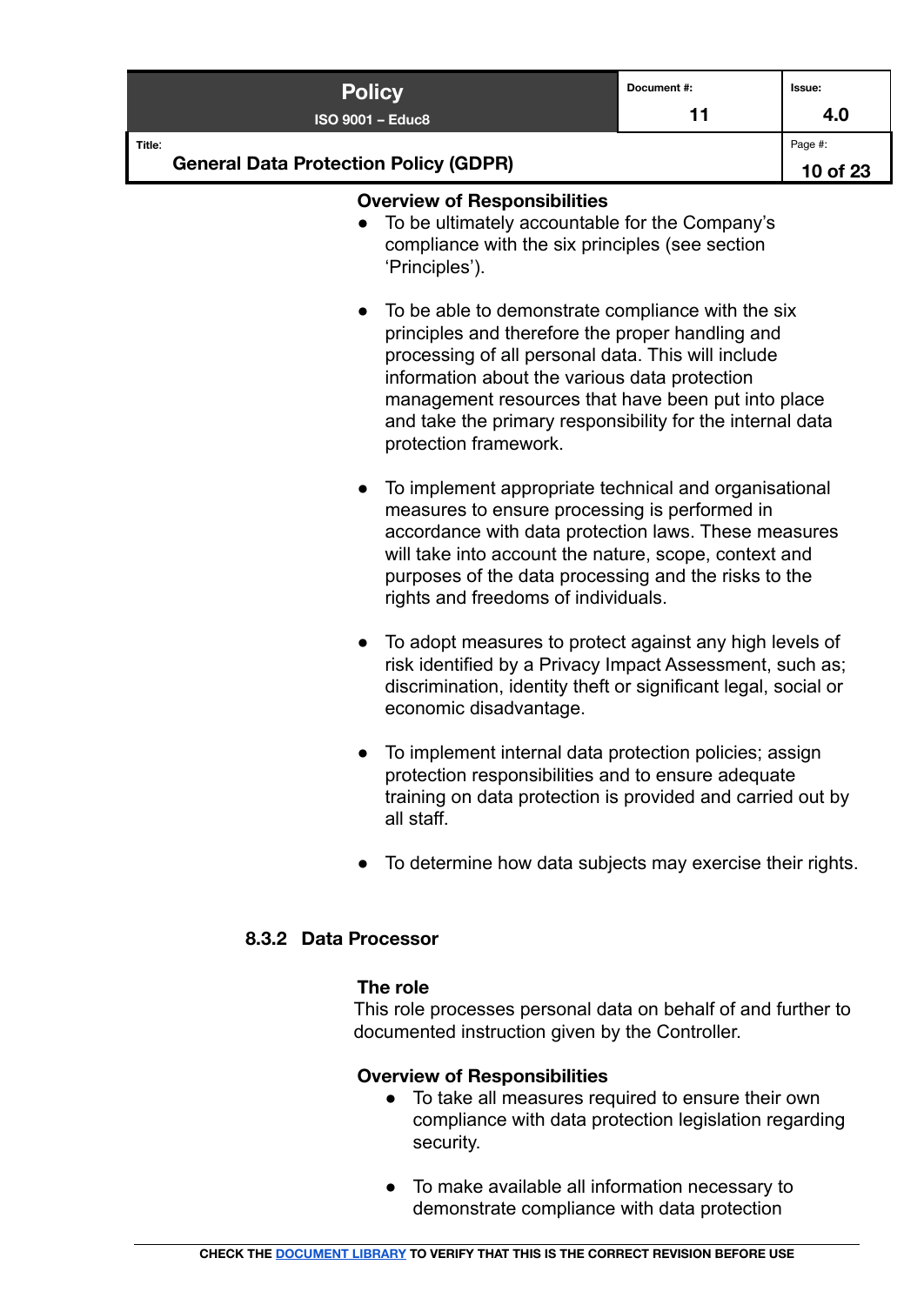| <b>Policy</b>                                                                                                                                                                                                                                                      | Document #:                                                                                                           | Issue:         |
|--------------------------------------------------------------------------------------------------------------------------------------------------------------------------------------------------------------------------------------------------------------------|-----------------------------------------------------------------------------------------------------------------------|----------------|
| <b>ISO 9001 - Educ8</b><br>Title:                                                                                                                                                                                                                                  | 11                                                                                                                    | 4.0<br>Page #: |
| <b>General Data Protection Policy (GDPR)</b>                                                                                                                                                                                                                       |                                                                                                                       | 11 of 23       |
| legislation and to permit an audit should the Controller<br>wish to further ensure compliance.                                                                                                                                                                     |                                                                                                                       |                |
| To assist the controller in compliance with its<br>$\bullet$<br>obligations under data protection legislation regarding;                                                                                                                                           |                                                                                                                       |                |
| security of processing<br>$\circ$                                                                                                                                                                                                                                  |                                                                                                                       |                |
| assist in meeting any rights exercised by a data<br>$\circ$<br>subject e.g. subject access request                                                                                                                                                                 |                                                                                                                       |                |
| $\circ$                                                                                                                                                                                                                                                            | notification of a personal data breach to the<br>supervisory authority                                                |                |
| $\circ$<br>the data subject                                                                                                                                                                                                                                        | communication of a personal data breach to                                                                            |                |
| $\circ$<br>Assessments                                                                                                                                                                                                                                             | any necessary Data Protection Impact                                                                                  |                |
| $\circ$                                                                                                                                                                                                                                                            | consultation with the supervisory authority<br>about any processing that should be identified<br>as being 'high risk' |                |
| To ensure that on instruction from the Controller, any<br>personal data held on behalf of a client for whom we<br>act as a processor, is deleted and returned to that<br>client, unless we are prohibited by data protection<br>legislation.                       |                                                                                                                       |                |
| To immediately inform the Controller if it believes any<br>$\bullet$<br>instruction given by the Controller would be in breach<br>of data protection legislation.                                                                                                  |                                                                                                                       |                |
| Any processors are not permitted to appoint another processor<br>without prior written agreement from the Company. Equally when<br>we act as a processor we will not appoint another processor without<br>written agreement of the Controller we act on behalf of. |                                                                                                                       |                |

## <span id="page-10-0"></span>**8.4 Conditions for processing data**

Under data protection legislation the processing of personal data is prohibited unless there is a legitimate legal basis upon which the data is being processed. There are six potential legal bases for processing.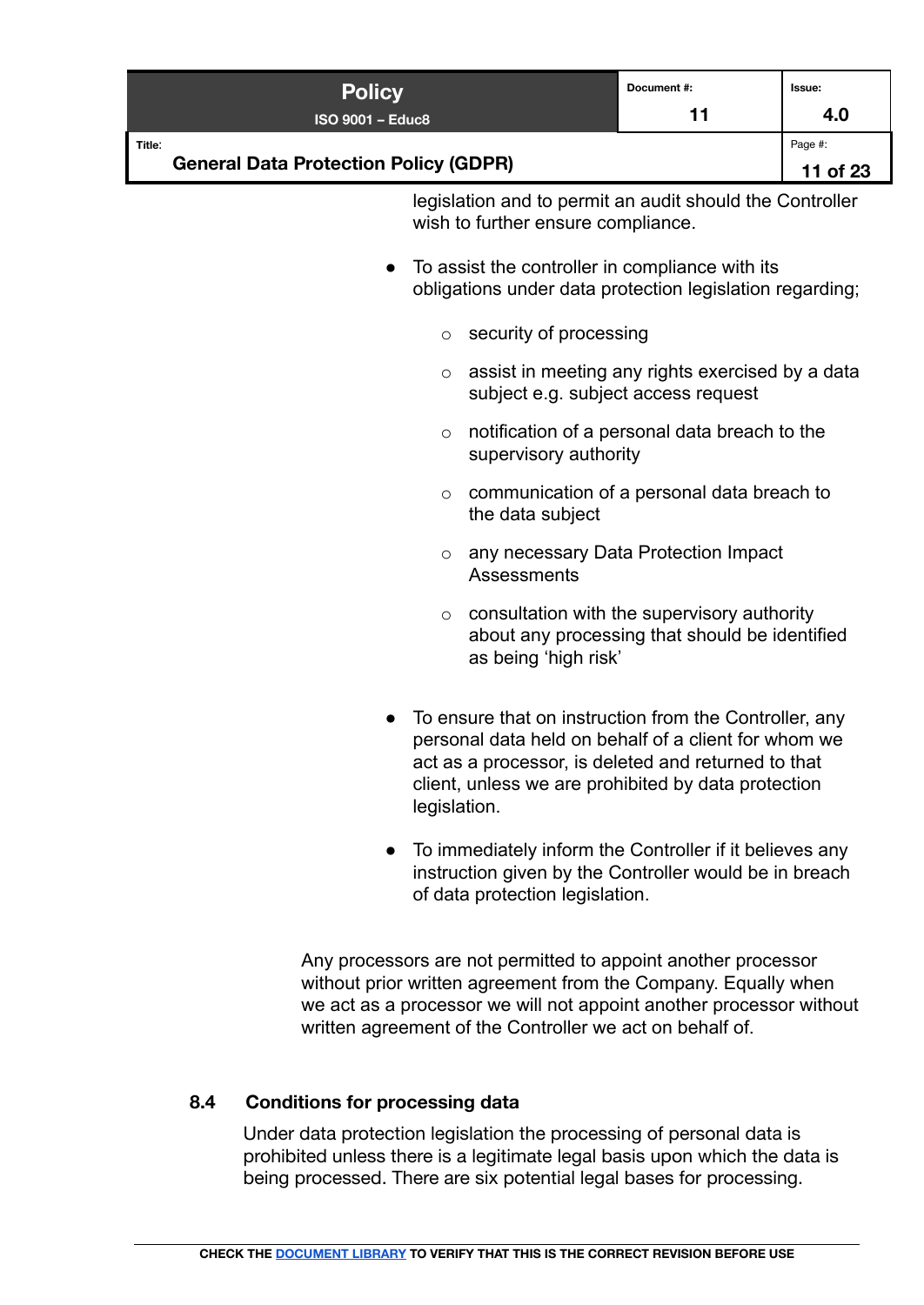| <b>Policy</b>                                          | Document#: | Issue:              |
|--------------------------------------------------------|------------|---------------------|
| ISO 9001 – Educ8 <sup>'</sup>                          | 11         | 4.0                 |
| Title:<br><b>General Data Protection Policy (GDPR)</b> |            | Page #:<br>12 of 23 |

<span id="page-11-0"></span>All persons authorising the processing of personal data must be assured that at least one of the following bases applies:

## **Legal bases for personal data processing**

**Consent** 

The data subject must have given consent for specific purposes and be given the option to withdraw consent at any time. Lawful consent may only be obtained if prescribed conditions set out by data protection laws have been met. Consent must always be explicit and may not be implied.

**Contract** 

The processing must be necessary to enter in to or adhere to a contract which the data subject is party to. For example, to enter into a contract of employment or when a product or service is purchased by the data subject and personal data is required to provide or perform it.

**Legal Obligation** 

The processing must be necessary to comply with a legal obligation that you are bound to. For example, tax obligations, evidencing the right to work or to ensure compliance with the Working Time Directive etc. Legal obligations imposed by a country outside of the EU may not be justified under this legal basis.

**Vital interests** 

The processing is necessary to protect vital interests of the data subject. For example, subjects who are unable to make decisions in the best interests of their health.

Public interest

The processing is necessary to perform a task either in the public interest or under instruction from an official authority or regulatory body. This must be sufficient to reasonably override the interests and rights of the data subjects concerned. It may be used for the defence of a legal claim.

Legitimate interest

The processing must be necessary to pursue a legitimate interest, except where it is overridden by fundamental rights and freedoms of the data subject. (This is not applicable to public authorities.) It is likely to be appropriate where people's data is used in a way in which they may reasonably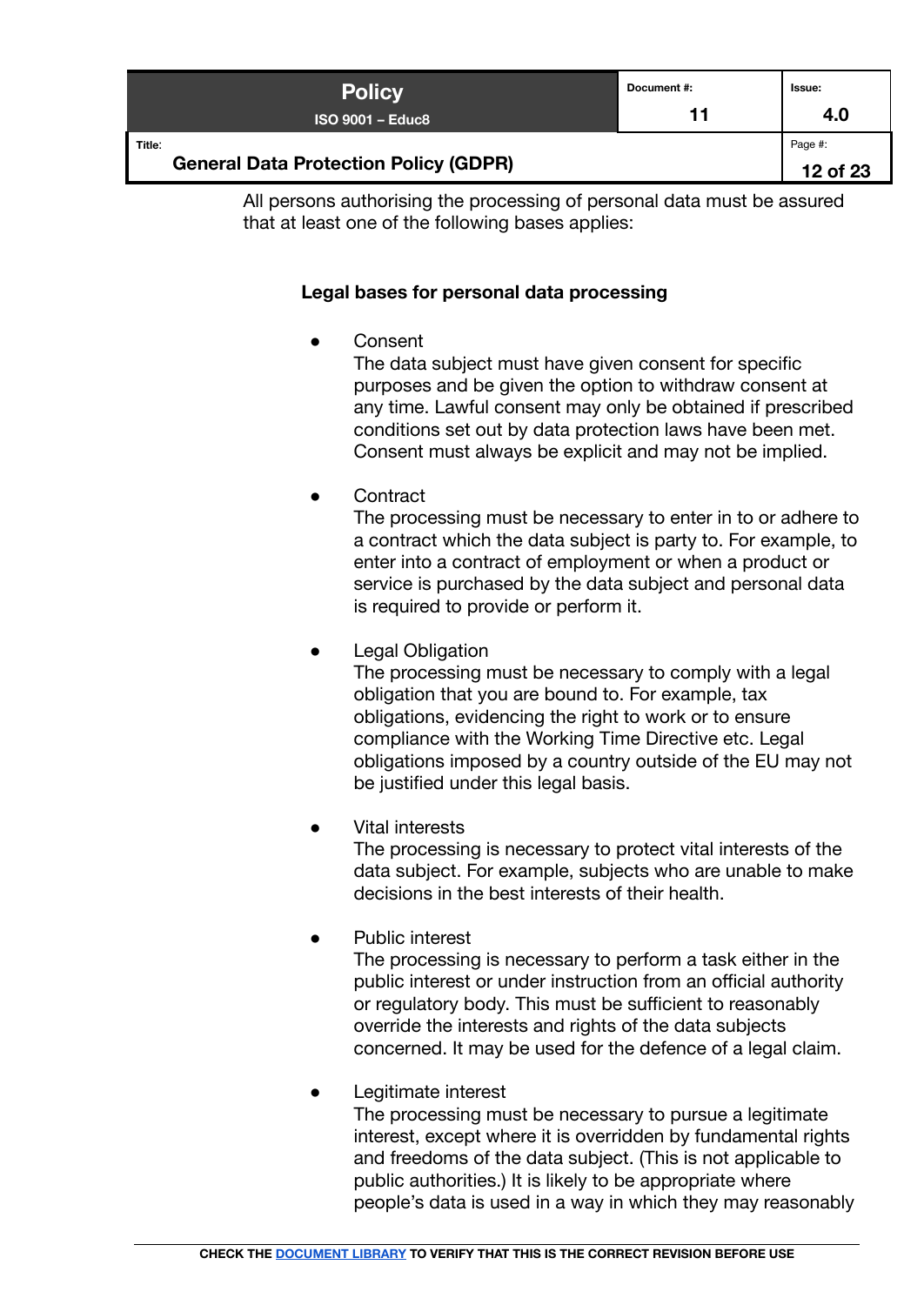| <b>Policy</b>                                          | Document #: | lssue:              |
|--------------------------------------------------------|-------------|---------------------|
| $ISO$ 9001 – Educ8                                     | 11          | 4.0                 |
| Title:<br><b>General Data Protection Policy (GDPR)</b> |             | Page #:<br>13 of 23 |

expect, with minimum impact to their privacy, or where there is a compelling justification for the processing.

## <span id="page-12-0"></span>**8.4.1 Special category data**

The processing of special category or 'sensitive data' is strictly prohibited under UK and EU data protection laws. There are limited circumstances in which it is permissible to process special category data. If any of the conditions are met, then all other conditions and protections afforded to regular personal data will also apply. Some provisions including security, should be imposed more strictly.

Conditions under which special category data may be processed are:

- The data subject has given explicit consent to the processing of personal data for one or more specified purposes, and there is no overriding legal prohibition.
- Processing is necessary to carry out obligations and specific rights of the controller or of the data subject in the field of employment, social security and social protection law. Appropriate safeguards are imperative.
- Processing is necessary to protect the vital interests of the data subject or of another person who is physically or legally incapable of giving consent. For example, in a medical emergency.
- Processing relates to personal data which are obviously made public by the data subject.
- Processing is necessary for the establishment, exercise or defence of legal claims or whenever courts make instructions to the Company when acting in their judicial capacity.
- Processing is necessary for reasons of substantial public interest, on the basis of data protection legislation. Advice from the relevant supervisory authority may need to be sought in advance to agree the appropriateness of this condition.

## <span id="page-12-1"></span>**8.4.2 Criminal convictions and offences**

Personal data of this nature shall be handled with a greater level of protection than that which may be adequate for the processing of standard personal data.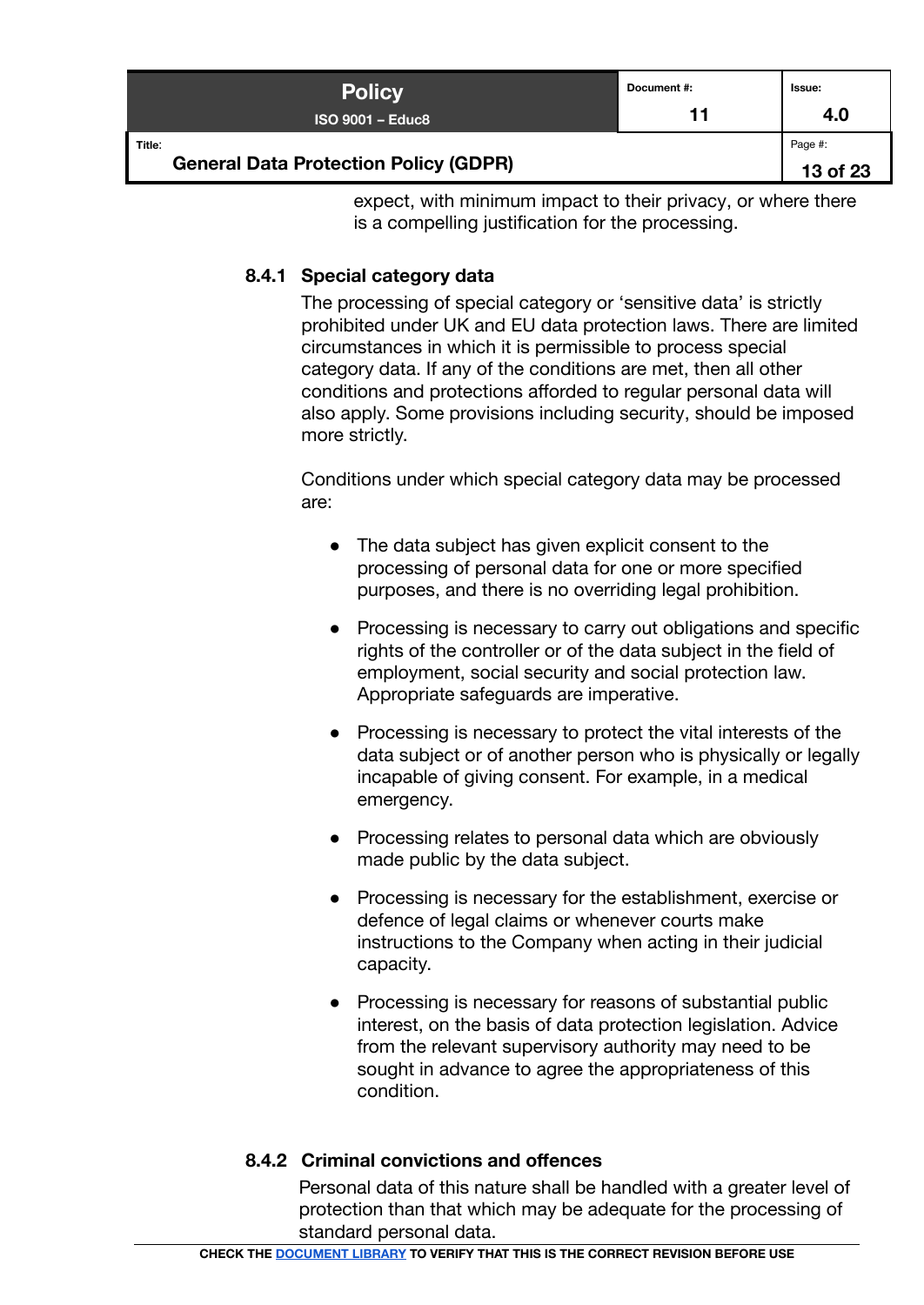| <b>Policy</b>                                          | Document#: | Issue:              |
|--------------------------------------------------------|------------|---------------------|
| ISO 9001 – Educ8 ˈ                                     | 11         | 4.0                 |
| Title:<br><b>General Data Protection Policy (GDPR)</b> |            | Page #:<br>14 of 23 |

The Company shall only process data of this nature where there is a legitimate requirement to do so, namely in respect of its duties as an employer. Where there is a legal obligation for the Company to review or record data of this nature an appropriate member of staff may seek to establish the required information from the employee, worker, self-employed person, contractor or any other third party.

Examples of when this may be necessary include; when the performance of a duty requires a criminal record check.

## <span id="page-13-0"></span>**8.4.3 Processing which does not require identification**

When processing information, if you can remove all personal data which identifies the data subject, then you will no longer be required to adhere to the conditions for processing detailed in this policy.

If a data subject becomes identifiable then the conditions for processing will apply.

## <span id="page-13-2"></span><span id="page-13-1"></span>**8.5 Collecting data**

## **8.5.1 Transparency principle**

Anyone acting on behalf of the company is expressly required to make sure that any information they provide to a data subject or supervisory authority is done so in a manner that is: concise, transparent, intelligible, uses clear and plain language and is provided in an easily accessible form.

## <span id="page-13-3"></span>**8.5.2 Collecting personal data from the subject**

If during the course of your employment you are required to collect personal data, you must ensure that the data subject is advised or made aware of each of the following:

- The identity and contact details of the controller
- The purposes and legal basis of the processing
- If the legal basis is the Company's legitimate interest, the interest must be detailed
- The recipients or categories of recipients of the personal data, if any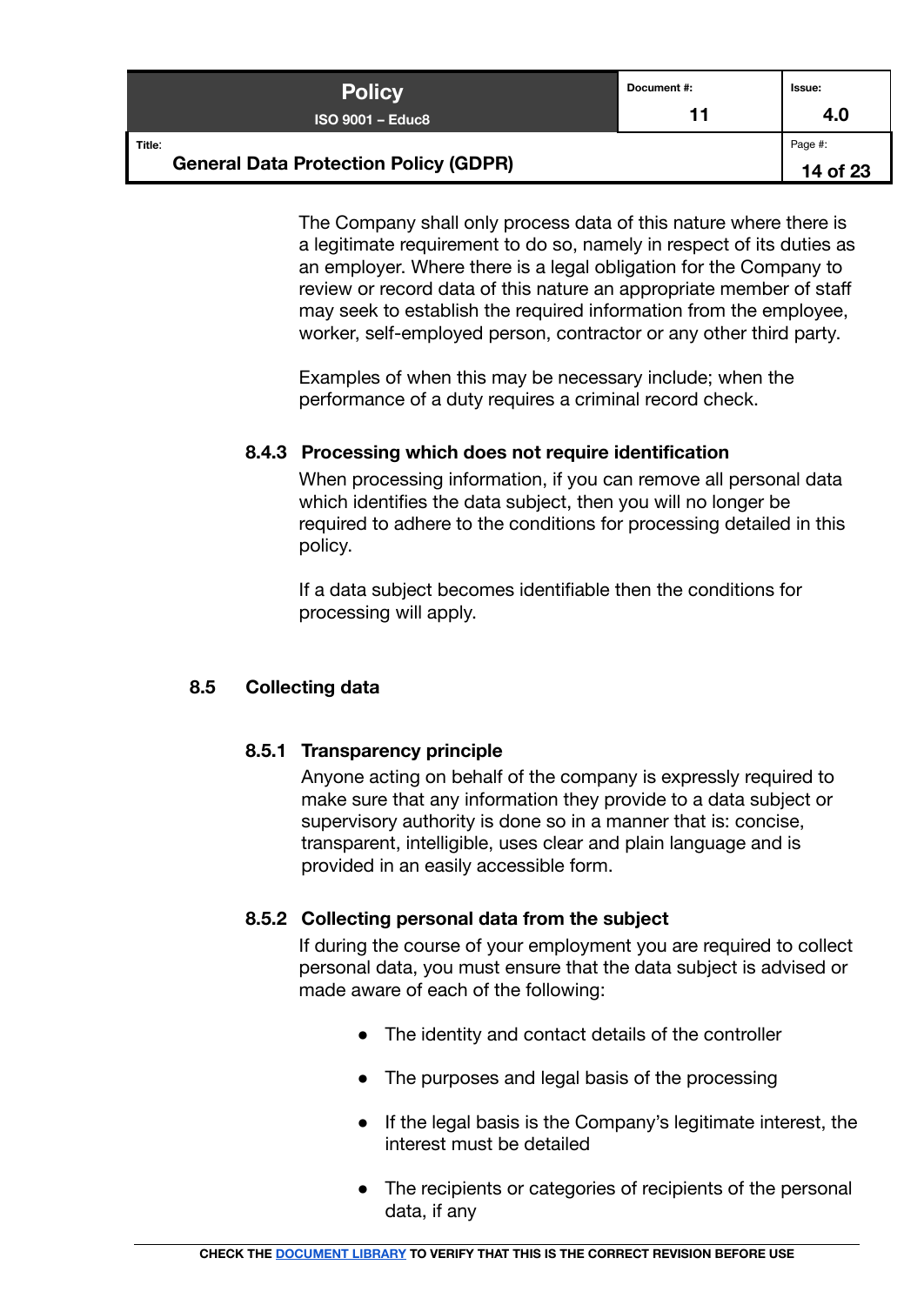| <b>Policy</b>                                          | Document#: | lssue:              |
|--------------------------------------------------------|------------|---------------------|
| $ISO$ 9001 – Educ8                                     | 11         | 4.0                 |
| Title:<br><b>General Data Protection Policy (GDPR)</b> |            | Page #:<br>15 of 23 |

● Whether there is an intention to transfer personal data outside the European Economic Area and if so, whether an adequacy decision by the European Commission exists in relation to the transfer, or alternatively reference to the appropriate or suitable safeguards relied upon by the Company and how these can be obtained

To ensure fair and transparent processing, the following information must also be provided to the data subject:

- The length of time the personal data will be stored for or the criteria used to determine the length of time it will be stored for.
- Details of their rights (see 4.10).
- Any existence of automated decision-making including profiling, particularly if the profiling produces legal effects or significantly affects a data subject or involves special categories of personal data.

## <span id="page-14-0"></span>**8.5.3 Collecting personal data from a source other than the subject**

When information of this nature is collected, the subject must be provided with all the information in the above clause as well as the information below. This should be provided at the time it is obtained, in concise and plain language:

- The categories of the personal data collected
- The source of the data (and whether it was publicly available)

In these circumstances, the information must be provided within a reasonable period after obtaining the personal data, but at the latest within one month. However, if the data shall be used to communicate with the subject, then the information must have been provided by the first communication. If it shall be disclosed to another party, then the information must have been provided by the first disclosure.

## <span id="page-14-1"></span>**8.5.4 Privacy and fair processing notices**

The Company uses privacy notices to convey the information listed in the sections above at the point of data collection.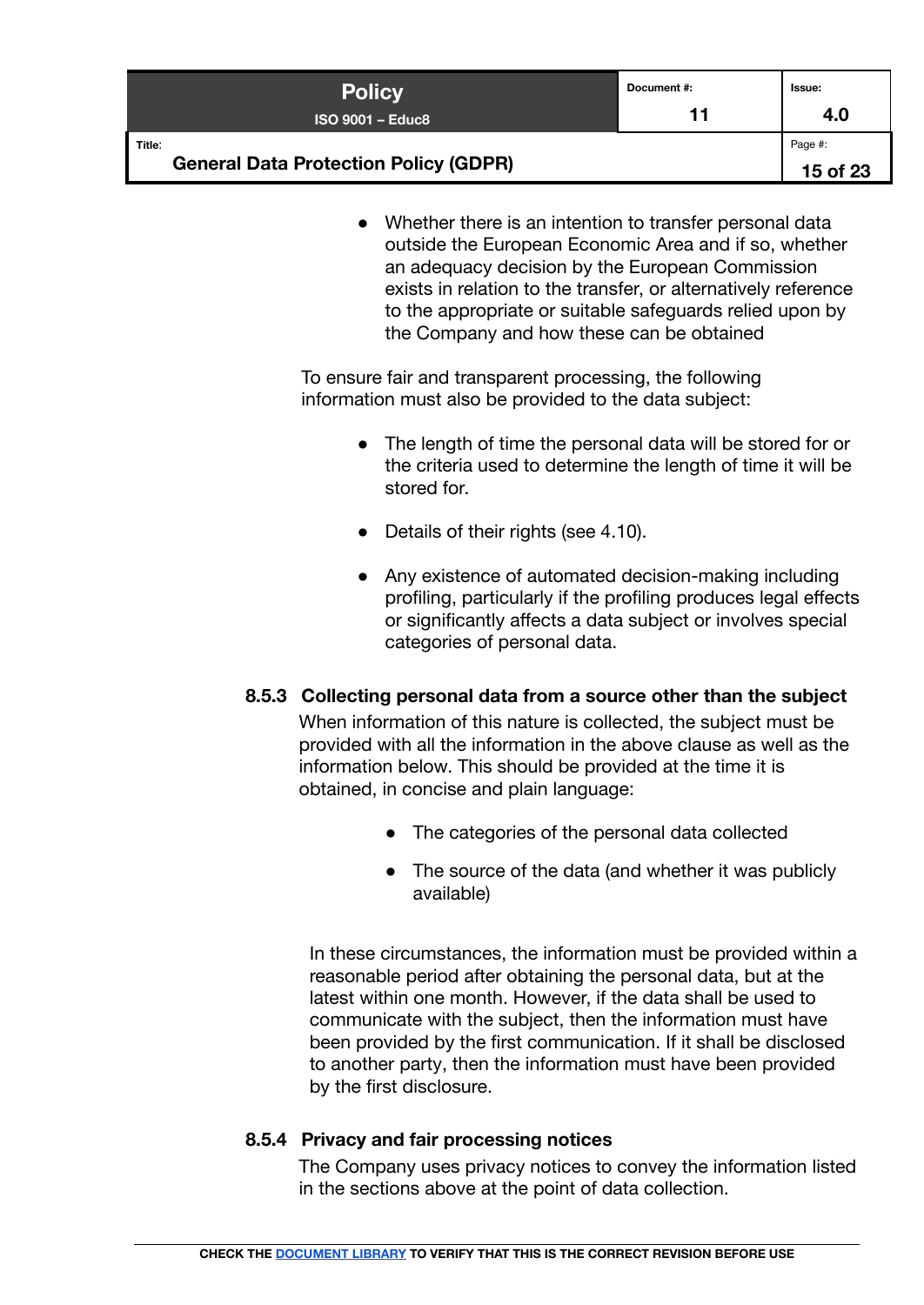| <b>Policy</b>                                          | Document#: | <b>Issue:</b>       |
|--------------------------------------------------------|------------|---------------------|
| $ISO$ 9001 – Educ8                                     | 11         | 4.0                 |
| Title:<br><b>General Data Protection Policy (GDPR)</b> |            | Page #:<br>16 of 23 |

#### <span id="page-15-0"></span>**8.5.5 The purpose changes**

If the original purpose for which the data that was collected changes, then the data subject must be informed of the new purpose. They must also be informed of any changes to the information already provided under the points in this section.

#### <span id="page-15-1"></span>**8.5.6 Multiple controllers**

In a situation where the Company should act jointly with other organisations as a controller, then respective responsibilities will be clearly laid out between the parties.

## <span id="page-15-2"></span>**8.6 Privacy by design and by default**

The Company embeds data protection into the design of every system that uses personal data, so that it is protected throughout its entire lifecycle. To maintain this principle, all members of staff are required to:

- Ensure personal data is mapped, classified into either personal or special category data, labelled, stored and accessible so that it is easily found if need be (eg in the event of a subject access request, the need to remove the data or the need to update the data).
- Ensure our systems continue to function so that any personal data that is added may be deleted automatically (where appropriate).
- Ensure that any new documentation which collects personal data is drafted in such a way that no personal data is requested in excess of what is necessary to achieve the purpose.
- Ensure that a data subject is only identified for as long as necessary. This may include removing an identifier such as a name or date of birth.
- Ensure that any new system will process data in a format that is commonly used.

## <span id="page-15-3"></span>**8.7 Information Security**

As a company we regularly review our approach to information security and stay up to date with developments in the field and emerging threats. To secure the information we hold we are committed to allocating sufficient resources (including time and budget) to ensure that robust and high-quality tools and processes are implemented.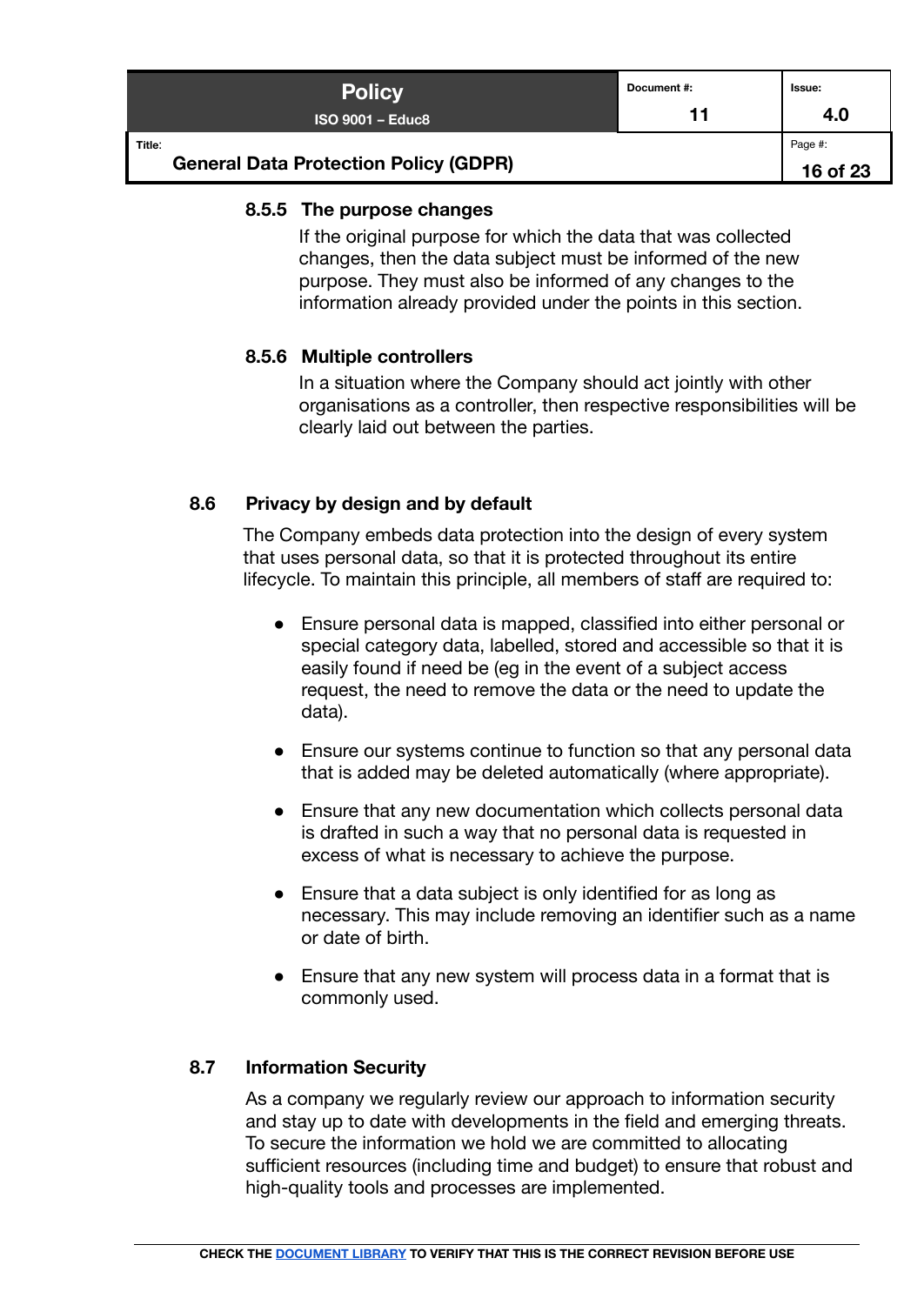| <b>Policy</b>                                          | Document #: | lssue:              |
|--------------------------------------------------------|-------------|---------------------|
| $ISO$ 9001 – Educ8                                     | 11          | 4.0                 |
| Title:<br><b>General Data Protection Policy (GDPR)</b> |             | Page #:<br>17 of 23 |

The Company takes all reasonable steps to protect and maintain the integrity, confidentiality and availability of personal data. For the purposes of this policy, organisational and technological security measures are in place to protect and secure against: accidental loss, damage, destruction, theft or unsanctioned disclosure, publication or transfer of personal data.

**Protection:** All members of staff and any associated third parties are made aware of their responsibilities and are required to exercise and uphold every applicable security measure.

**Integrity:** All members of staff and any associated third parties are made aware of their responsibilities and are required to securely update and maintain completeness of personal data.

**Confidentiality:** All members of staff and any associated third parties are made aware of their responsibilities and are required to only access personal data which they are authorised to process. Those with authority to process personal data will only make personal data available to recipients (other colleagues, third parties etc) if those recipients are authorised to access or process the data.

**Availability:** The Company has taken measures to prevent accidental and deliberate unauthorised access. <Optional: 'This includes disaster recovery and business continuity arrangements.'> All members of staff, agency workers and any associated third parties are made aware of their responsibilities and are required to maintain the measures put in place by the Company to physically and virtually secure information. If they detect any threats to the continued availability of access to assets, systems and information they must report this to a line manager so that it may be escalated appropriately. Threats may include: damage to a computer of filing system, faulty locks, viruses or malware.

This section is applicable to self-employed persons and contractors in so far as they will be asked to ensure compliance with these points and our security measures. In any event, they will be required to uphold obligations under applicable data protection laws at all times and without exception. Failure to do so will enable the Company to terminate the service agreement without notice and the incident may be reported to the relevant supervisory authority.

## <span id="page-16-0"></span>**8.8 Record Keeping**

The Company maintains records of data processing activities in accordance with data protection legislation. Record keeping is carried out for the following processing activities: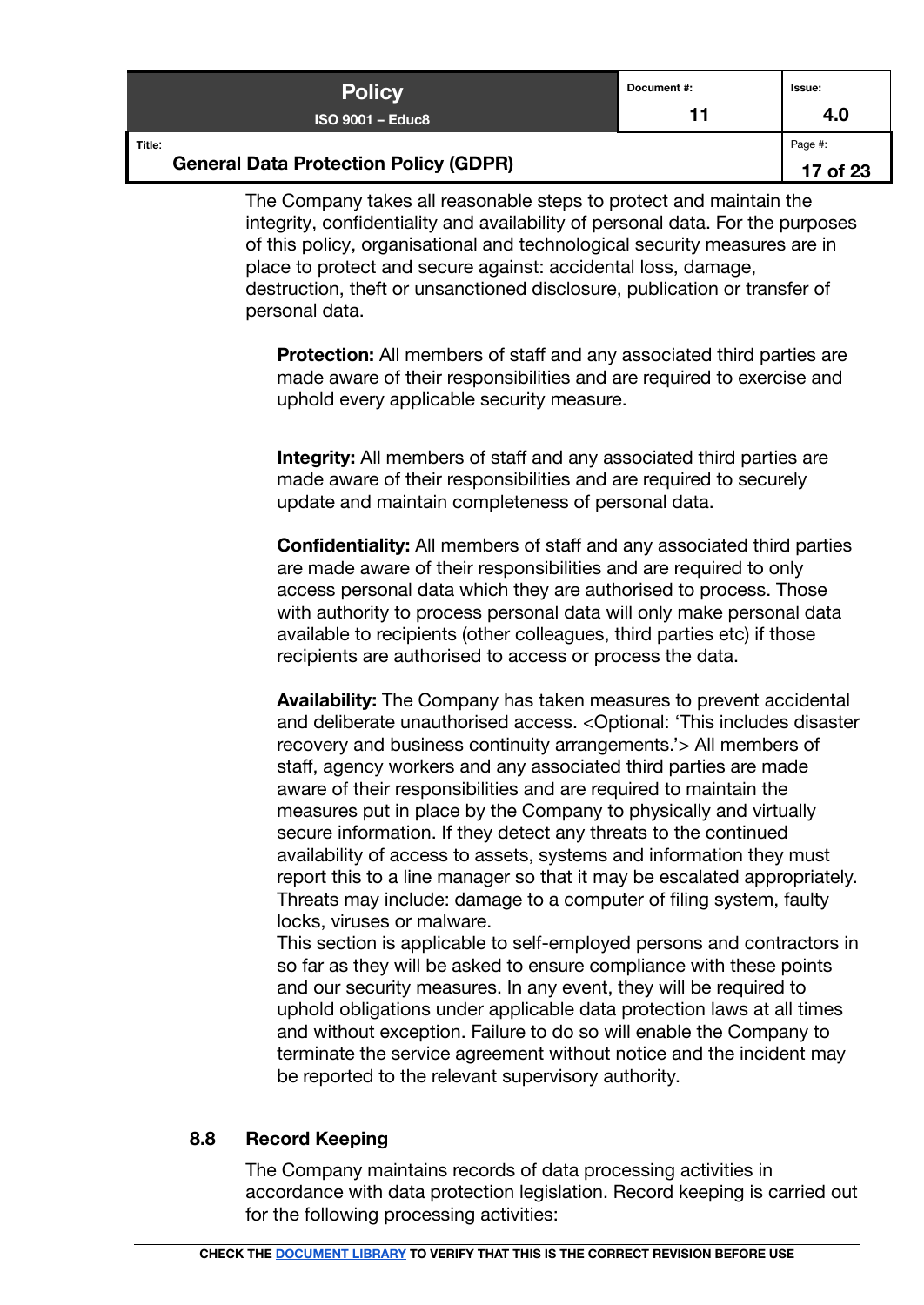| <b>Policy</b>                                          | Document #: | Issue:              |
|--------------------------------------------------------|-------------|---------------------|
| $ISO$ 9001 – Educ8                                     | 11          | 4.0                 |
| Title:<br><b>General Data Protection Policy (GDPR)</b> |             | Page #:<br>18 of 23 |

- Processing of personal data which is likely to result in a risk to the rights and freedoms of data subjects
- Processing of personal data which is regular and frequent
- Processing of personal data which includes special category data
- Processing of personal data which includes data about criminal convictions

## <span id="page-17-0"></span>**8.9 Breach and Incident Reporting**

Serious breaches must be reported to the relevant supervisory authority within 72 hours of becoming aware of the breach. Therefore, all employees and workers must immediately report an incident that may potentially or actually put personal data at risk of a data breach. This is never more imperative than when it is suspected that there may be actual loss, theft unauthorised disclosure or inappropriate use of personal data, either wholly or partly. In this event you must immediately refer to and follow the Company's Breach and Incident and Reporting Procedure.

Where a third-party service provider notifies you of an incident that may affect the Company and its responsibilities, you must immediately report the incident. In this event you must immediately refer to and follow the Company's Breach and Incident Reporting Procedure.

## <span id="page-17-1"></span>**8.10 The rights of data subjects**

The Company shall be diligent in providing data subjects information about their rights and in complying with any appropriate assertions of their rights.

All reasonable efforts will be made to verify the identity of the data subject before carrying out any requests or disclosures of information made by them. These efforts may include the request for additional personal information if necessary.

The following rights apply to all data subjects:

- Right of transparent communication
- Right of access
- Right to rectification
- Right to erasure (right to be forgotten)
- Right to restriction of processing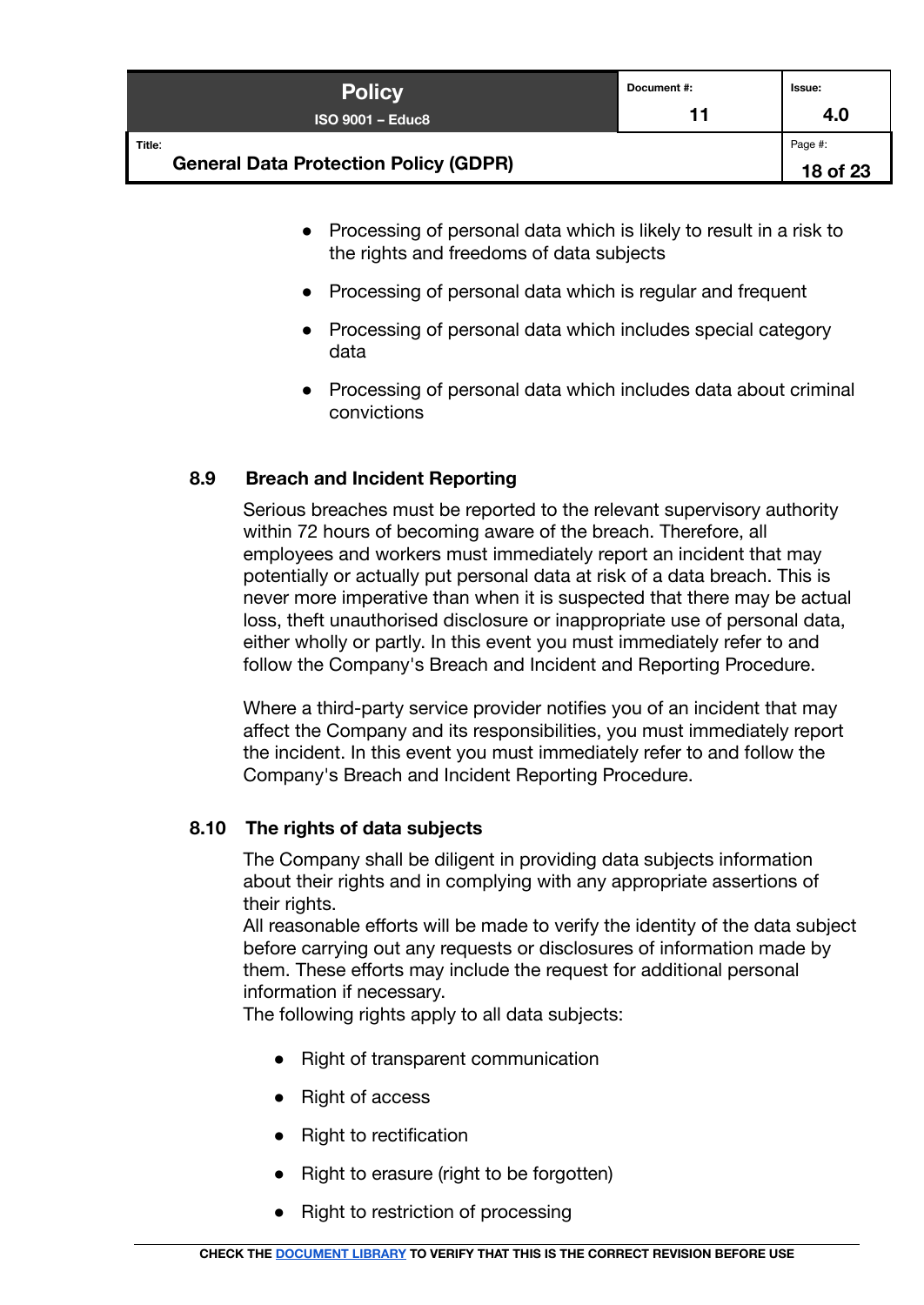| <b>Policy</b><br><b>ISO 9001 - Educ8</b>               | Document #:<br>11 | Issue:<br>4.0       |
|--------------------------------------------------------|-------------------|---------------------|
| Title:<br><b>General Data Protection Policy (GDPR)</b> |                   | Page #:<br>19 of 23 |
|                                                        |                   |                     |

- Obligation to notify recipients
- Right to data portability
- Right to object
- Right to not be subject to automatic decision making

## <span id="page-18-0"></span>**8.11 Subject access requests**

## **Making a request**

- If you wish to make a subject access request to verify the lawfulness and accuracy of the personal data we hold about you, then you are encouraged to put your request in writing (letter or e-mail) and submit it to 'the Data Protection Officer'.
- Your request should be specific about the nature and the type of data you require.
- Every attempt will be made to comply with your request in a timely manner and without undue delay.
- Upon receipt of the information you are encouraged to check the accuracy of the information and to advise the Company of any updates that may need to be made.
- A fee will not be charged for an access request, except where a request is deemed to be 'manifestly excessive' or you have already been provided with the information.

## **Receiving a request**

- If you receive a request, you should pass it to 'the Data Protection Officer' immediately.
- Requests must be acknowledged upon receipt.
- Requests must be complied with in a timely manner and without undue delay. If it is anticipated that compliance with a request is not going to be immediate then the Controller should be notified and informed of the legitimate reasons for this. The information requested must be provided within one month of receipt of the request.
- If an extension to the time-line is absolutely necessary under exceptional circumstances, then any extension must be agreed by the data subject and signed off by the Controller <Insert if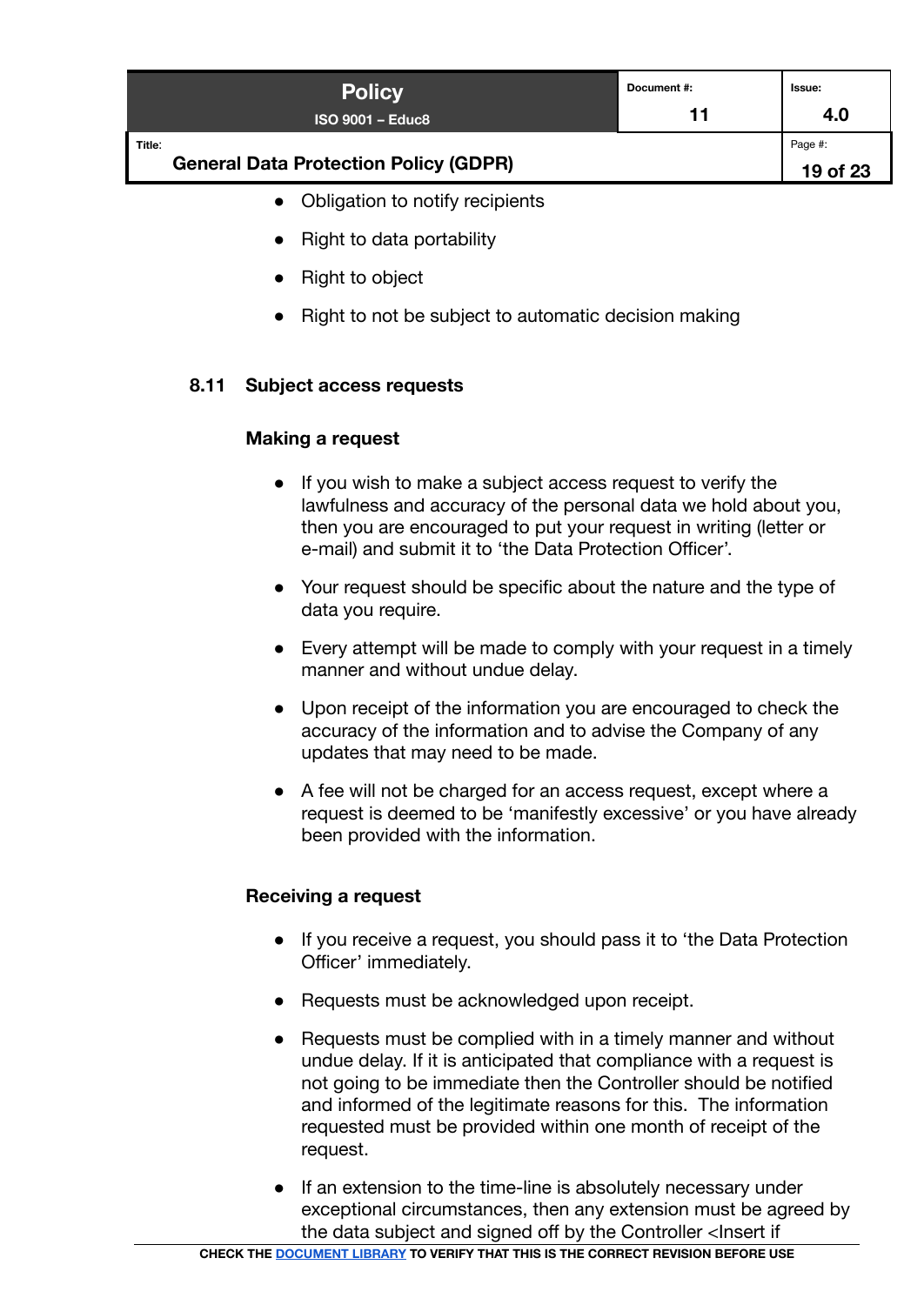| <b>Policy</b>                                          | Document #: | <b>Issue:</b>       |
|--------------------------------------------------------|-------------|---------------------|
| ISO 9001 – Educ8 ˈ                                     | 11          | 4.0                 |
| Title:<br><b>General Data Protection Policy (GDPR)</b> |             | Page #:<br>20 of 23 |

applicable: 'or the Data Protection Officer'> within one month of the request. If an extension is agreed, then the information must be provided within a maximum of three months from the receipt of the request.

- If a request is received electronically (eg via e-mail) then the request must be responded to electronically.
- The data must be provided in a common format (eq a paper file, a pdf document etc.).
- Only personal data pertaining to the individual who made the request should be released.
- If there is any doubt over the identity of the individual making the access request, then reasonable steps must be taken to verify their identity, before complying with the request.
- When the personal data is provided, the individual must be informed of the right to lodge a complaint with the relevant supervisory authority and the existence of the right to objection, rectification, erasure and restriction of the data.
- The data subject may be directed to the relevant privacy/fair processing notice which will provide advice on the conditions for processing.

## <span id="page-19-0"></span>**8.12 General guidance for employees**

We recognise that there are different areas in the organisation where members of staff may be responsible for processing personal data in different ways. We also recognise that responsibilities and nuances in processing are likely to vary across specialisms and levels of seniority. The Company will provide guidance to staff when processing personal data specific to their job. This information shall include:

- A description of the limitations which surround how personal data can be used.
- The steps that must be followed to ensure that personal data is maintained accurately.
- A comprehensive discussion of security obligations, including all reasonable steps that should be taken as a minimum to prevent unauthorised access or loss.
- A signpost to the Company's Information Security Policy.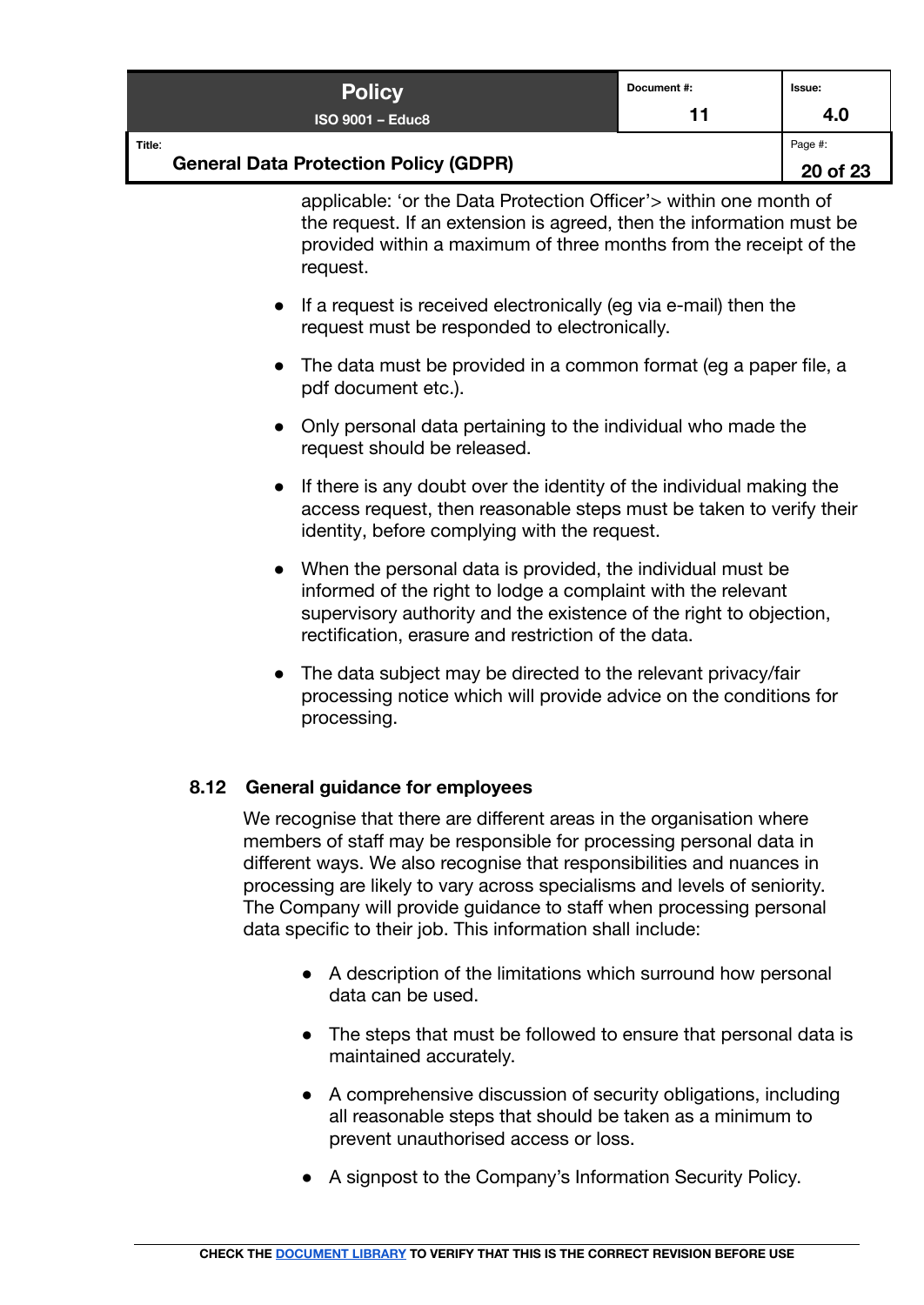| <b>Policy</b>                                          | Document #: | lssue:              |
|--------------------------------------------------------|-------------|---------------------|
| $ISO$ 9001 – Educ8                                     | 11          | 4.0                 |
| Title:<br><b>General Data Protection Policy (GDPR)</b> |             | Page #:<br>21 of 23 |

- Confirmation of whether the transfer of personal data shall be permitted. Transfer of personal data is prohibited unless specific legitimate grounds have been established.
- Specific information regarding the way in which personal data should be handled when it is destroyed or deleted.

## <span id="page-20-0"></span>**8.13 General responsibilities of management**

- All members of the senior management are responsible for championing and enforcing this policy to all other staff within the Company, whenever appropriate.
- Particular roles within senior management are responsible for assessing the business risk arising as a result of processing personal data. These roles include: The Directors, Executive Board Members, Managers, Heads of Schools, Site Coordinators etc.
- Those members of senior management identified above are required to work with the Company to develop procedures and controls to identify and address risks appropriately.
- Responsibility will be allocated to individual roles for determining risk-based technical, physical and administrative safeguards including safeguards for equipment, facilities and locations where personal data is stored; establishing procedures and requirements for collecting, transporting, processing, storing, transferring (where appropriate) and destroying personal data. These considerations must also be given when dealing with any third parties who may be authorised or obligated to process personal data on behalf of the Company.

## <span id="page-20-1"></span>**8.14 Non-compliance**

- This policy along with associated documents, seeks to guide and instruct all member of staff on how they ensure compliance with data protection laws to which the Company is subject.
- If a member of staff should fail to comply with applicable data protection laws, they may subject the Company and themselves as individuals to civil and criminal penalties. This is likely to jeopardise the reputation of the Company and as a result may impact on the operational and performance capabilities of the business.
- As the ramifications of non-compliance are potentially severe, any failure to comply with this policy or reasonable instruction given in connection with the protection and security of personal data, may result in disciplinary action. Serious, deliberate or negligent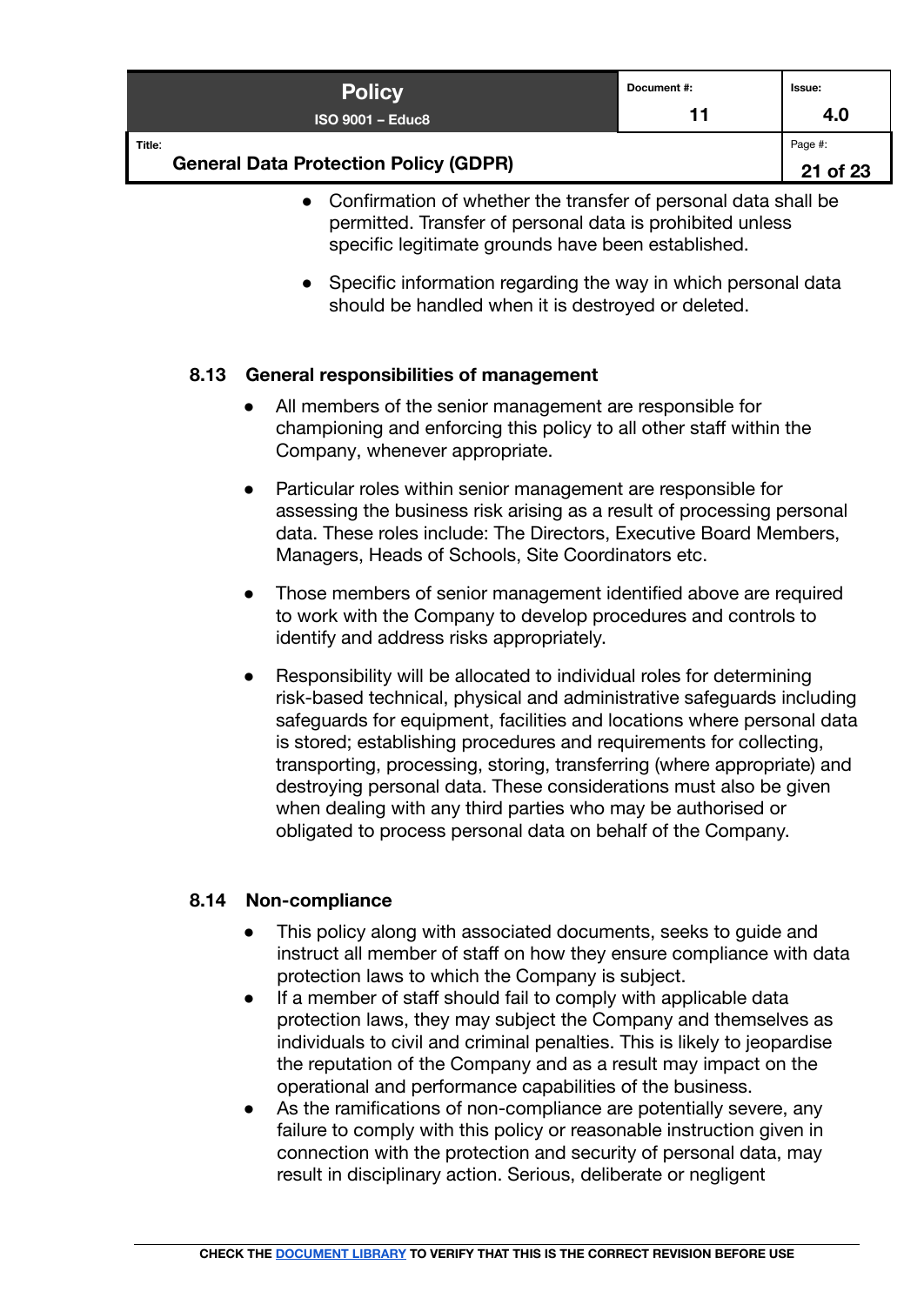| <b>Policy</b><br>$ISO$ 9001 – Educ8                    | Document#:<br>11 | Issue:<br>4.0 |
|--------------------------------------------------------|------------------|---------------|
| Title:<br><b>General Data Protection Policy (GDPR)</b> |                  | Page #:       |
|                                                        |                  | 22 of 23      |

transgressions may be regarded as gross misconduct and if substantiated, may result in summary dismissal (without notice).

## <span id="page-21-0"></span>**8.15 Third parties, contractors and self-employed persons**

- If any self-employed person, contractor or third party is found to be failing to meet obligations with applicable data protection laws then notice may be served on the contract for service.
- Serious, deliberate or negligent transgressions may permit the Company to terminate the contract for service with immediate effect. In this event, all reasonable steps will be taken to recover and protect the personal data concerned and the relevant supervisory authority will be notified. Where the rights and freedoms of data subjects are likely to be at risk, the data subjects will be notified without delay.

## <span id="page-21-1"></span>**8.16 Further Information**

Any queries or comments about this policy, or any concerns that the policy has not been followed, should be addressed to:

The Data Protection Officer, Educ8 Group, 80 Jackson Road, Leicestershire, LE67 1HL

or by email to [tim.warner@educ8group.com](mailto:tim.warner@educ8group.com)

## <span id="page-21-2"></span>**9. Metrics**

<span id="page-21-3"></span>The following metrics are applicable to this procedure:

Number of SARs Number of Data Breaches

## <span id="page-21-4"></span>**10. Quality Records**

The following Quality Records shall be generated and managed: